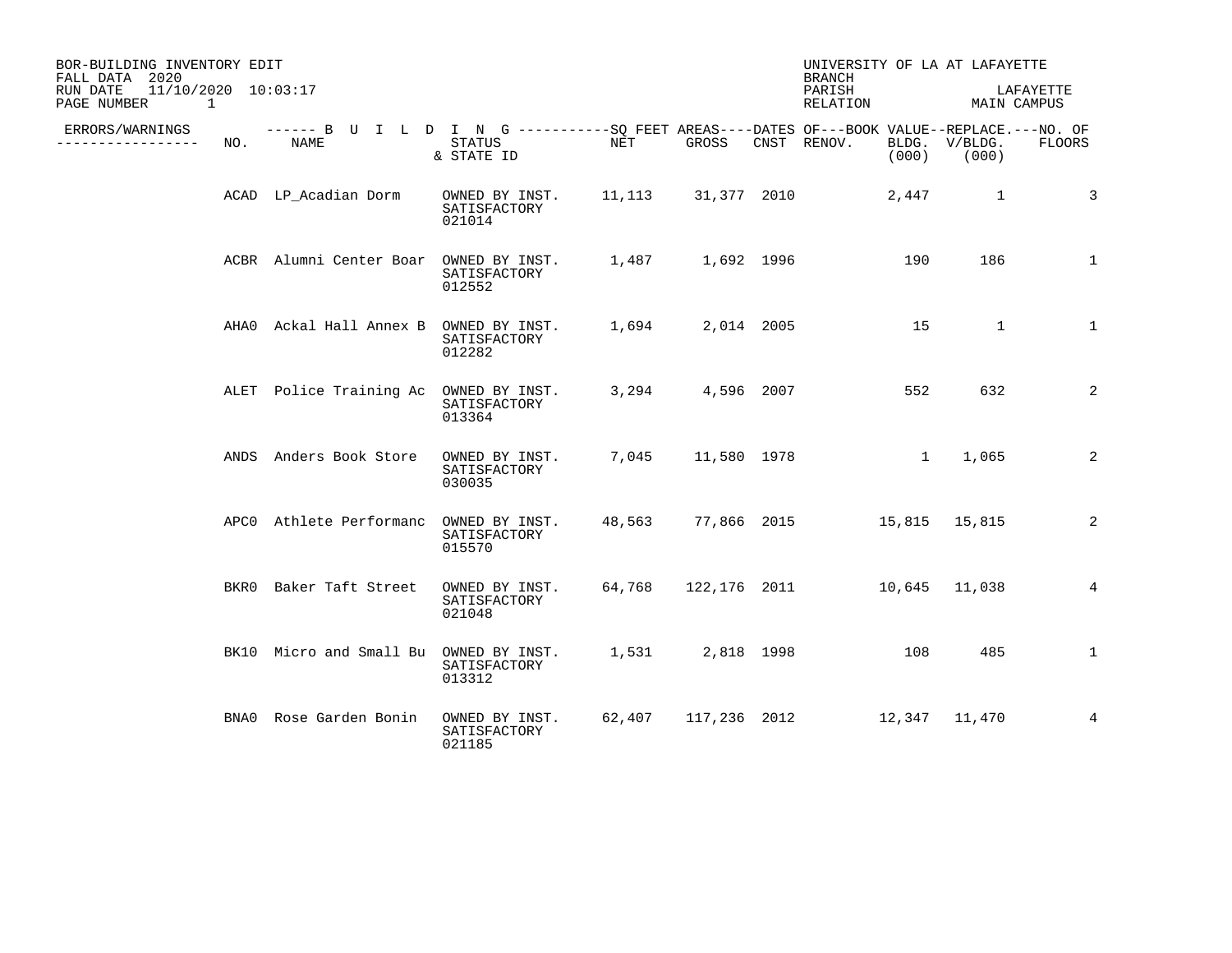| BOR-BUILDING INVENTORY EDIT<br>FALL DATA 2020  |     |                                                                                                           |                                          |           |                    |            | UNIVERSITY OF LA AT LAFAYETTE<br><b>BRANCH</b> |       |                        |               |
|------------------------------------------------|-----|-----------------------------------------------------------------------------------------------------------|------------------------------------------|-----------|--------------------|------------|------------------------------------------------|-------|------------------------|---------------|
| 11/10/2020 10:03:17<br>RUN DATE<br>PAGE NUMBER | 2   |                                                                                                           |                                          |           |                    |            | PARISH<br>RELATION                             |       | MAIN CAMPUS            | LAFAYETTE     |
| ERRORS/WARNINGS<br>---------                   | NO. | ------ B U I L D I N G ----------SQ FEET AREAS----DATES OF---BOOK VALUE--REPLACE.---NO. OF<br><b>NAME</b> | STATUS<br>& STATE ID                     | NET       | GROSS              |            | CNST RENOV.                                    | (000) | BLDG. V/BLDG.<br>(000) | <b>FLOORS</b> |
|                                                |     | BNLP LP Bancroft Dorm                                                                                     | OWNED BY INST.<br>SATISFACTORY<br>021015 | 21,021    |                    |            | 31,374 2010                                    | 3,419 | 2,468                  | 3             |
|                                                |     | BOHS Bourgeois House                                                                                      | OWNED BY INST.<br>SATISFACTORY<br>014412 | 2,052     |                    | 2,640 1971 |                                                | 151   | 265                    | $\mathbf{1}$  |
|                                                |     | BPB0 Bourgeois Pool Mec OWNED BY INST.                                                                    | SATISFACTORY<br>005057                   | 843 — 100 |                    | 2,431 2000 |                                                | 10    | $\mathbf{1}$           | $\mathbf{1}$  |
|                                                |     | BSH0 Beau Soleil Home                                                                                     | OWNED BY INST.<br>SATISFACTORY<br>016127 | 676       |                    | 2,300 2009 |                                                | 300   | 400                    | $\mathbf{1}$  |
|                                                |     | BTF0 Bookstore Tent Ann OWNED BY INST.                                                                    | SATISFACTORY<br>021245                   | 9,068     | 10,236 2012        |            |                                                | 81    | 1,951                  | 2             |
|                                                |     | CAEC CLECO Alternative                                                                                    | LEASED<br>SATISFACTORY<br>028118         | 5,298     |                    | 6,158 2011 |                                                | 125   | 175                    | $\mathbf{1}$  |
|                                                |     | CAES CLECO storage buil                                                                                   | LEASED<br>SATISFACTORY<br>028119         | 384       | 468 2011           |            |                                                | 5     | 5                      | $\mathbf{1}$  |
|                                                |     | CAFF LP_Caffery                                                                                           | OWNED BY INST.<br>SATISFACTORY<br>003203 | 12,097    |                    |            | 15,570 2003                                    | 1,344 | 1,471                  | 3             |
|                                                |     | CALL LP_Callais                                                                                           | OWNED BY INST.<br>SATISFACTORY<br>003199 |           | 18,316 25,841 2003 |            |                                                | 2,214 | 2,409                  | 3             |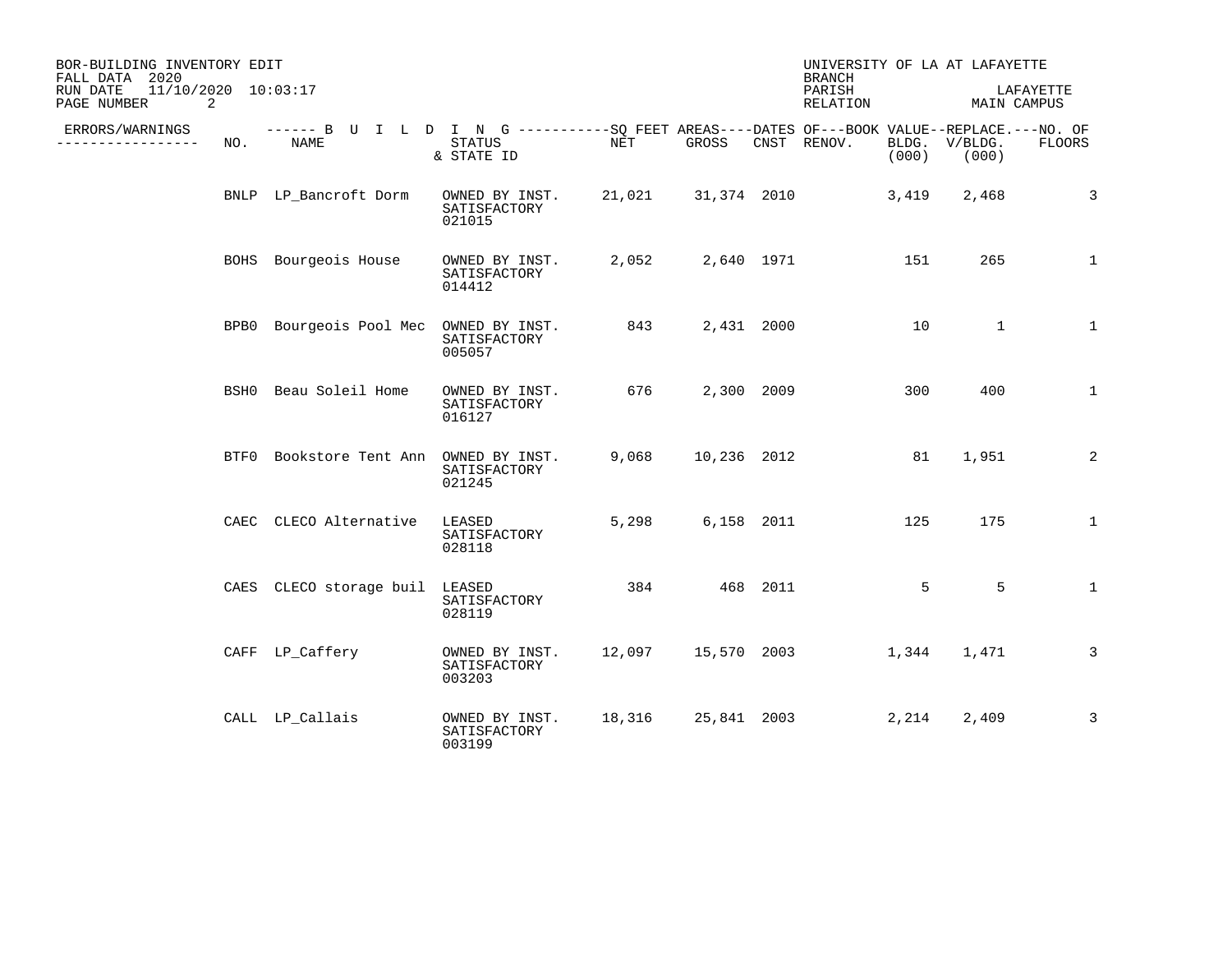| BOR-BUILDING INVENTORY EDIT<br>FALL DATA 2020       |      |                                                                                                     |                                          |        |             | UNIVERSITY OF LA AT LAFAYETTE<br><b>BRANCH</b> |                  |              |
|-----------------------------------------------------|------|-----------------------------------------------------------------------------------------------------|------------------------------------------|--------|-------------|------------------------------------------------|------------------|--------------|
| 11/10/2020 10:03:17<br>RUN DATE<br>PAGE NUMBER<br>3 |      |                                                                                                     |                                          |        |             | PARISH<br>RELATION                             | MAIN CAMPUS      | LAFAYETTE    |
| ERRORS/WARNINGS<br>____________                     | NO.  | ------ B U I L D I N G -----------SQ FEET AREAS----DATES OF---BOOK VALUE--REPLACE.---NO. OF<br>NAME | STATUS<br>& STATE ID                     | NET    | GROSS       | CNST RENOV.<br>BLDG.<br>(000)                  | V/BLDG.<br>(000) | FLOORS       |
|                                                     |      | CGIO CGI Federal                                                                                    | OWNED BY INST.<br>SATISFACTORY<br>000000 | 40,225 | 48,800 2016 | 15,056                                         | 21,050           | 2            |
|                                                     |      | CHFA Chimpanzee Housing                                                                             | OWNED BY INST.<br>SATISFACTORY<br>014400 | 13,534 | 20,939 2006 | 4,346                                          | 4,163            | $\mathbf 1$  |
|                                                     |      | CONV Cajun Dome Convent OWNED BY INST.                                                              | SATISFACTORY<br>013343                   |        |             | 52,917 97,522 2002 14,600 26,957               |                  | 3            |
|                                                     |      | CRAO Rose Garden Coronn                                                                             | OWNED BY INST.<br>SATISFACTORY<br>021186 | 63,911 |             | 115,230 2012 12,347 11,470                     |                  | 4            |
|                                                     | CRSB | Chimp Research Bui OWNED BY INST.                                                                   | SATISFACTORY<br>014413                   | 2,561  | 3,111 2003  | 485                                            | 466              | $\mathbf{1}$ |
|                                                     |      | DNLP LP Denbo Dorm                                                                                  | OWNED BY INST.<br>SATISFACTORY<br>021013 | 20,792 | 31,377 2010 | 2,447                                          | 2,399            | 3            |
|                                                     |      | DPF2 Dome Pod Facility                                                                              | OWNED BY INST.<br>SATISFACTORY<br>021243 | 1,038  | 1,183 2006  | 57                                             | 57               | $\mathbf{1}$ |
|                                                     |      | DPF3 Dome Pod Facility                                                                              | OWNED BY INST.<br>SATISFACTORY<br>021243 | 2,076  | 2,366 2006  | 57                                             | 57               | $\mathbf{1}$ |
|                                                     |      | DPF4 Dome Pod Facility                                                                              | OWNED BY INST.<br>SATISFACTORY<br>021243 | 1,038  | 1,183 2006  | 57                                             | 57               | $\mathbf{1}$ |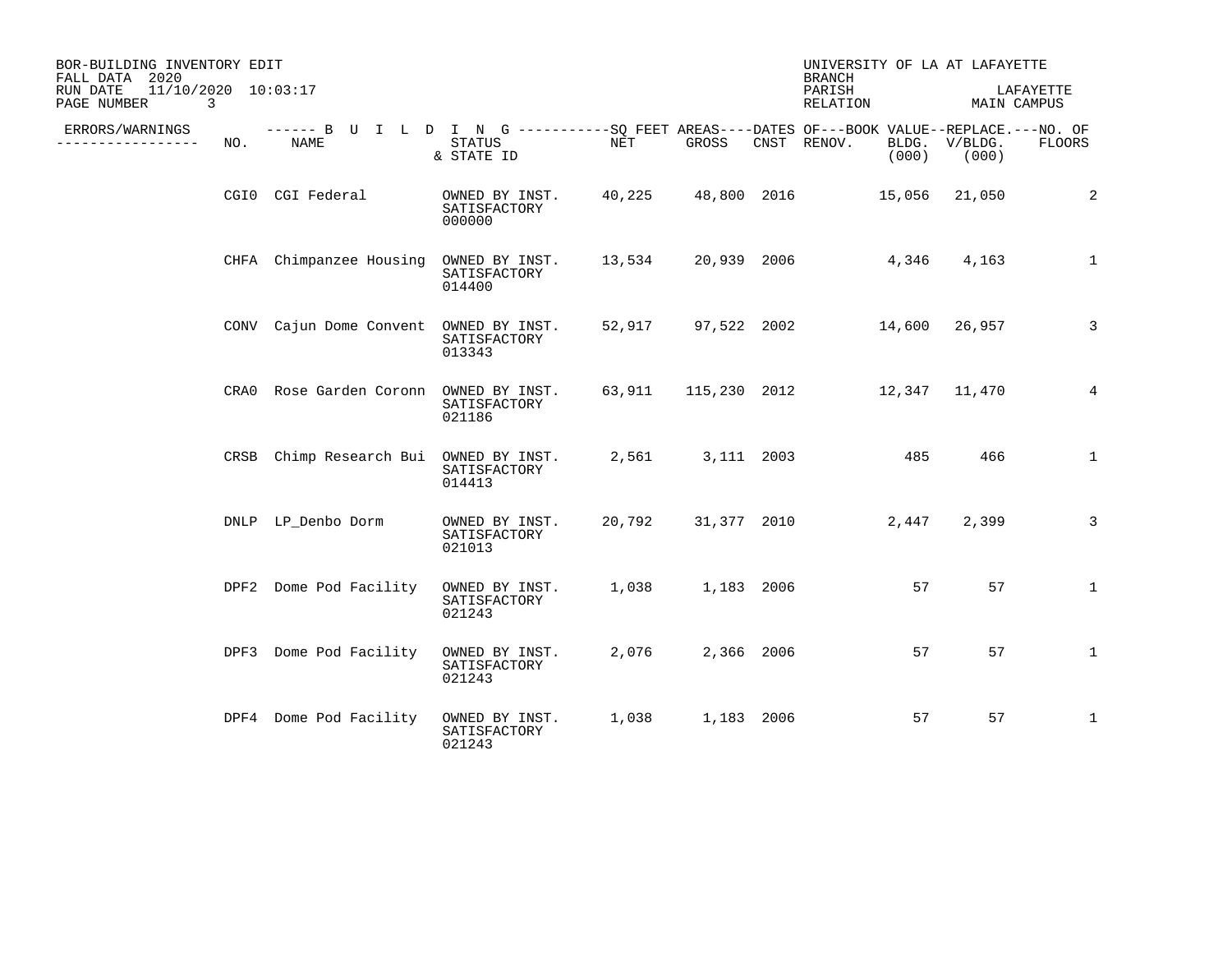| BOR-BUILDING INVENTORY EDIT<br>FALL DATA 2020       |     |                                                                                                    |                                          |                      |                  | <b>BRANCH</b>              |              | UNIVERSITY OF LA AT LAFAYETTE |                |
|-----------------------------------------------------|-----|----------------------------------------------------------------------------------------------------|------------------------------------------|----------------------|------------------|----------------------------|--------------|-------------------------------|----------------|
| 11/10/2020 10:03:17<br>RUN DATE<br>PAGE NUMBER<br>4 |     |                                                                                                    |                                          |                      |                  | PARISH<br>RELATION         |              | MAIN CAMPUS                   | LAFAYETTE      |
| ERRORS/WARNINGS<br>. <u>.</u> .                     | NO. | ------ B U I L D I N G ----------SO FEET AREAS----DATES OF---BOOK VALUE--REPLACE.---NO. OF<br>NAME | STATUS<br>& STATE ID                     | NET                  | GROSS            | CNST RENOV.                | (000)        | BLDG. V/BLDG.<br>(000)        | <b>FLOORS</b>  |
|                                                     |     | DPF5 Dome Pod Facility                                                                             | OWNED BY INST.<br>SATISFACTORY<br>021243 | 2,076                | 2,366 2006       |                            | 57           | 57                            | $\mathbf{1}$   |
|                                                     |     | DPF6 Dome Pod Facility                                                                             | OWNED BY INST.<br>SATISFACTORY<br>021243 | 2,076                | 2,366 2006       |                            | 57           | 57                            | $\mathbf 1$    |
|                                                     |     | ECDL CAFS Early Childho OWNED BY INST.                                                             | SATISFACTORY<br>022077                   |                      | 2,127 3,667 2011 |                            | 702          | 429                           | $\mathbf{1}$   |
|                                                     |     | EMDH LP_E.A.Martin Dorm OWNED BY INST.                                                             | SATISFACTORY<br>003196                   | 20,735               |                  | 31,377 2003                | 2,447        | 2,622                         | 3              |
|                                                     |     | EQIN Equipment/Incinera OWNED BY INST.                                                             | SATISFACTORY<br>012283                   |                      | 1,544 4,163 1995 |                            | 312          | 706                           | $\mathbf{1}$   |
|                                                     |     | FDCG Field Cages - NIRC OWNED BY INST.                                                             | SATISFACTORY<br>000000                   | 74,474               | 78,121           | 2020                       | 337          | 337                           | $\mathbf{1}$   |
|                                                     |     | GPSH Girard Circle Prkg                                                                            | OWNED BY INST.<br>SATISFACTORY<br>028174 | 358,377 372,912 2014 |                  |                            | 20,700       | 21,716                        | 6              |
|                                                     |     | HGRO Huger Taft Street                                                                             | OWNED BY INST.<br>SATISFACTORY<br>021100 | 64,057               |                  | 122,190 2011 10,887 10,887 |              |                               | $\overline{4}$ |
|                                                     |     | IMSC Intramural Sports                                                                             | OWNED BY INST.<br>SATISFACTORY<br>027124 | 1,803                | 2,541 2015       |                            | $\mathbf{1}$ | $\mathbf{1}$                  | $\mathbf{1}$   |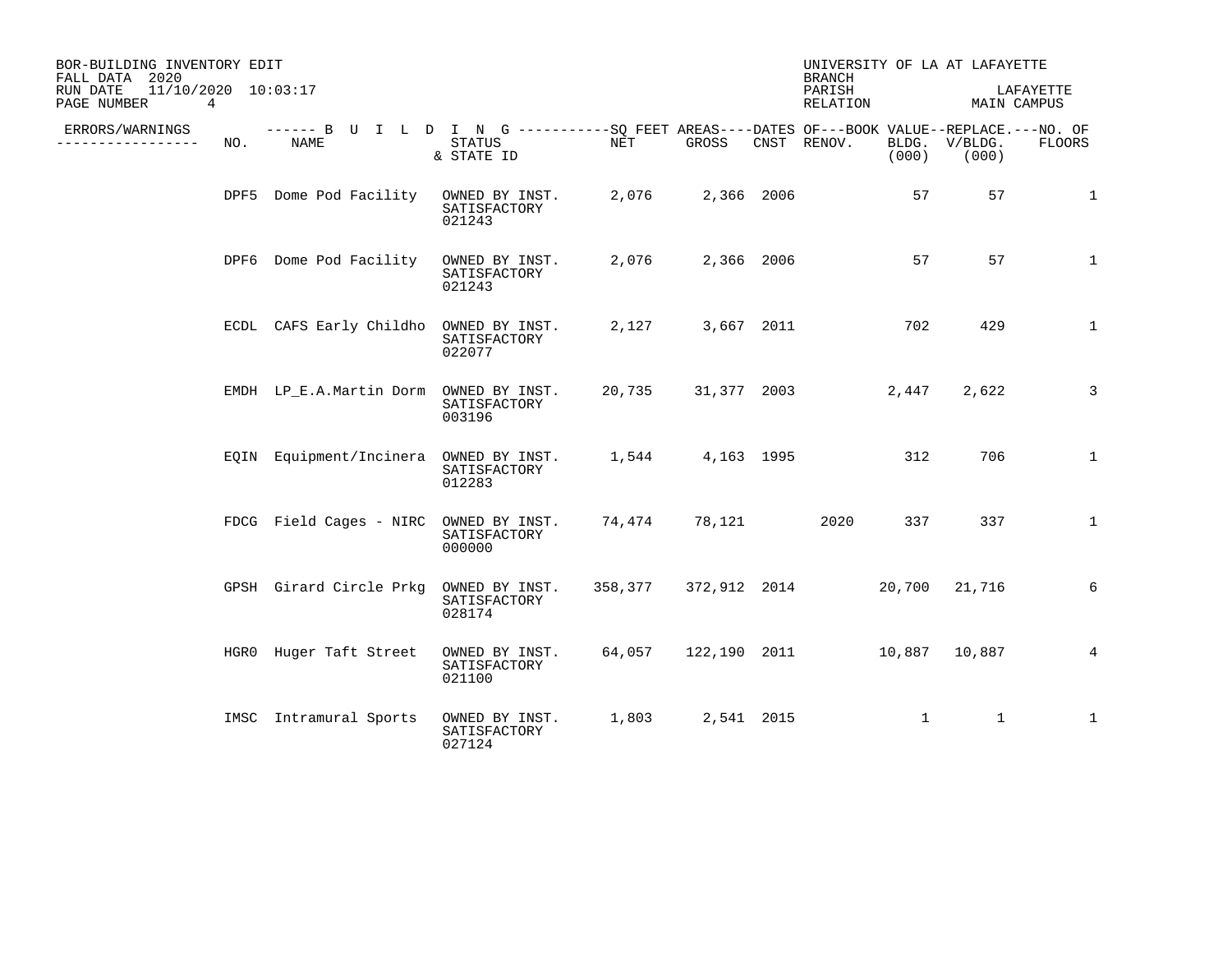| BOR-BUILDING INVENTORY EDIT<br>FALL DATA 2020       |     |                                                                                                            |                                          |            |              |            | UNIVERSITY OF LA AT LAFAYETTE<br><b>BRANCH</b> |                  |                          |
|-----------------------------------------------------|-----|------------------------------------------------------------------------------------------------------------|------------------------------------------|------------|--------------|------------|------------------------------------------------|------------------|--------------------------|
| 11/10/2020 10:03:17<br>RUN DATE<br>5<br>PAGE NUMBER |     |                                                                                                            |                                          |            |              |            | PARISH<br>RELATION                             |                  | LAFAYETTE<br>MAIN CAMPUS |
| ERRORS/WARNINGS<br>-----------                      | NO. | ------ B U I L D I N G -----------SO FEET AREAS----DATES OF---BOOK VALUE--REPLACE.---NO. OF<br><b>NAME</b> | <b>STATUS</b><br>& STATE ID              | <b>NET</b> | GROSS        |            | CNST RENOV.<br>BLDG.<br>(000)                  | V/BLDG.<br>(000) | FLOORS                   |
|                                                     |     | LCDR Lady Cajuns Dressi OWNED BY INST.                                                                     | SATISFACTORY<br>021059                   | 2,379      |              | 3,186 2011 | 380                                            | 445              | $\mathbf{1}$             |
|                                                     |     | LITE Louisiana Immersiv                                                                                    | OWNED BY INST.<br>SATISFACTORY<br>027309 | 43,460     | 691,044 2007 |            | 21,150                                         | 35,000           | 3                        |
|                                                     |     | LPCF Primary Care Facil OWNED BY INST.                                                                     | SATISFACTORY<br>012496                   | 11,035     |              |            | 14,870 1997<br>1,284                           | 2,502            | $\mathbf{1}$             |
|                                                     |     | LSS0 Lady Cajuns Softba OWNED BY INST.                                                                     | SATISFACTORY<br>012498                   | 3,056      | 25,458 2011  |            | 380                                            | 2,859            | 2                        |
|                                                     |     | LSUE LSU Eunice                                                                                            | LEASED<br>SATISFACTORY<br>000000         | 1,064      |              | 2,500 1991 |                                                | $\mathbf{1}$     | 1                        |
|                                                     |     | MCCU LP_McCullough Dorm                                                                                    | OWNED BY INST.<br>SATISFACTORY<br>003200 | 18,078     | 28,392 2003  |            | 2,214                                          | 2,409            | 3                        |
|                                                     |     | MIPF Leon Moncla Indoor                                                                                    | OWNED BY INST.<br>SATISFACTORY<br>015570 | 85,011     | 88,688 2006  |            | 4,254                                          | 8,081            | $\mathbf{1}$             |
|                                                     |     | MNTB Maintenance and Tr                                                                                    | OWNED BY INST.<br>SATISFACTORY<br>027529 | 27,314     | 30,609 2019  |            | 3,500                                          | 2,913            | $\mathbf 1$              |
|                                                     |     | MTCO NIRC Modular Build                                                                                    | OWNED BY INST.<br>SATISFACTORY<br>022074 | 809        |              | 962 2010   | 700                                            | $\mathbf{1}$     | $\mathbf 1$              |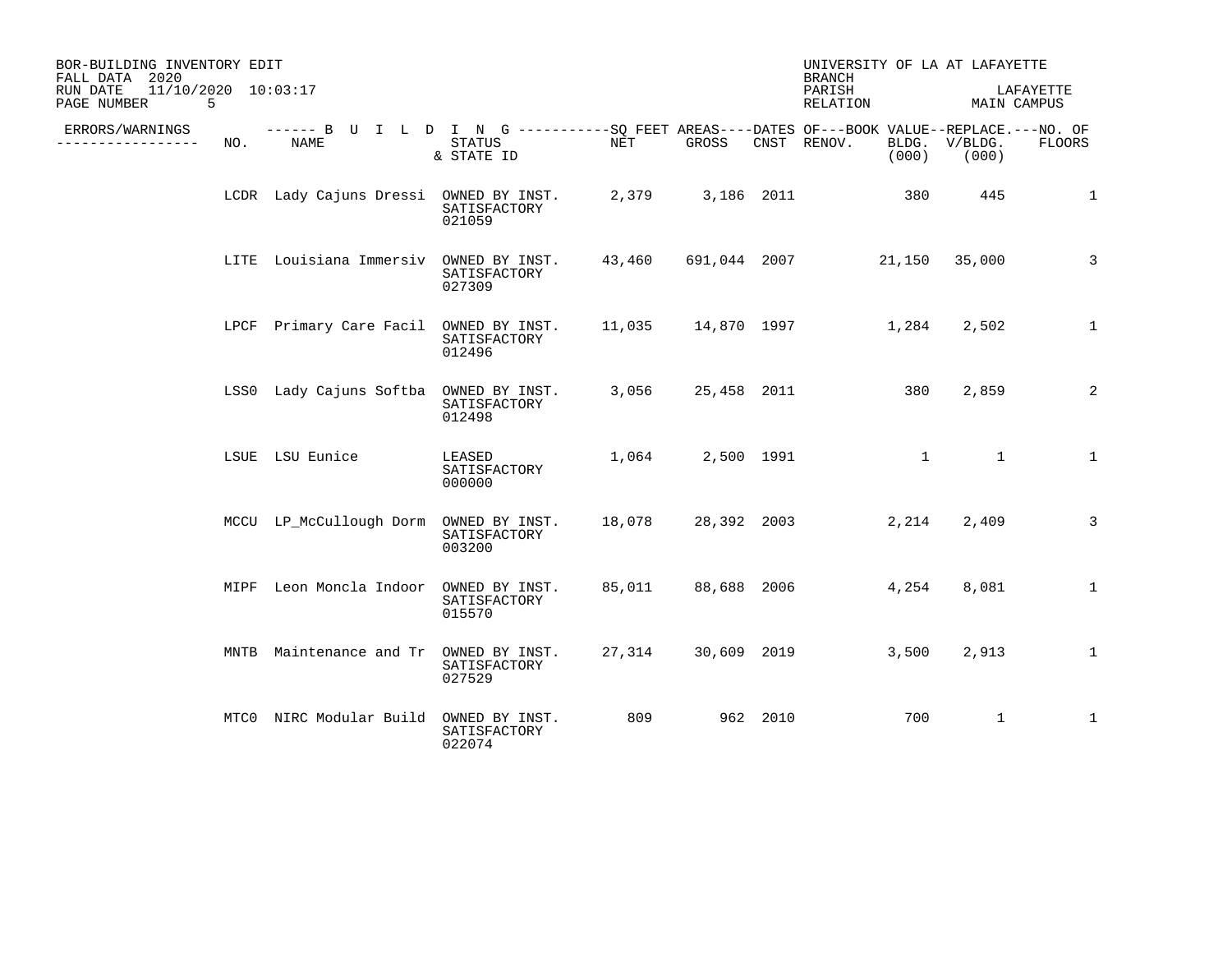| BOR-BUILDING INVENTORY EDIT<br>FALL DATA 2020       |     |                                                                                                    |                                          |        |             |          | UNIVERSITY OF LA AT LAFAYETTE<br><b>BRANCH</b> |       |                        |               |
|-----------------------------------------------------|-----|----------------------------------------------------------------------------------------------------|------------------------------------------|--------|-------------|----------|------------------------------------------------|-------|------------------------|---------------|
| 11/10/2020 10:03:17<br>RUN DATE<br>PAGE NUMBER<br>6 |     |                                                                                                    |                                          |        |             |          | PARISH<br>RELATION                             |       | MAIN CAMPUS            | LAFAYETTE     |
| ERRORS/WARNINGS<br>. <u>.</u> .                     | NO. | ------ B U I L D I N G ----------SO FEET AREAS----DATES OF---BOOK VALUE--REPLACE.---NO. OF<br>NAME | STATUS<br>& STATE ID                     | NET    | GROSS       |          | CNST RENOV.                                    | (000) | BLDG. V/BLDG.<br>(000) | <b>FLOORS</b> |
|                                                     |     | MTD0 NIRC Modular Build OWNED BY INST.                                                             | SATISFACTORY<br>022075                   | 834    |             | 962 2010 |                                                | 700   | $\mathbf{1}$           | 1             |
|                                                     |     | MT54 Modular Building 5 OWNED BY INST.                                                             | SATISFACTORY<br>000000                   | 1,056  | 1,254 2012  |          |                                                | 731   | 731                    | 1             |
|                                                     |     | MX00 Moody Annex                                                                                   | OWNED BY INST.<br>SATISFACTORY<br>013770 | 35,200 | 61,336 2003 |          | 10,883                                         |       | 9,509                  | 3             |
|                                                     |     | M31C Modular Bldg. 31C                                                                             | OWNED BY INST.<br>SATISFACTORY<br>022074 | 812    |             | 963 2011 |                                                | 491   | 577                    | $\mathbf{1}$  |
|                                                     |     | NIWH New Maintenance Sh OWNED BY INST.                                                             | SATISFACTORY<br>014771                   | 9,881  | 10,396 1978 |          |                                                | 177   | $\mathbf{1}$           | $\mathbf{1}$  |
|                                                     |     | OLVR Oliver Hall                                                                                   | OWNED BY INST.<br>SATISFACTORY<br>014825 |        |             |          | 37,515 61,272 2006                             | 8,760 | 9,804                  | 3             |
|                                                     |     | OLVT Olivier Parking To                                                                            | OWNED BY INST.<br>SATISFACTORY<br>021058 |        |             |          | 315,579 332,568 2012 11,347 13,412             |       |                        | 5             |
|                                                     |     | PC46 Primate Colony Bld                                                                            | OWNED BY INST.<br>SATISFACTORY<br>013413 | 2,792  | 4,061 2007  |          |                                                | 1,500 | 565                    | $\mathbf{1}$  |
|                                                     |     | PDF1 Dome Pod Facility                                                                             | OWNED BY INST.<br>SATISFACTORY<br>021244 | 2,076  | 2,366 2006  |          |                                                | 362   | $\mathbf{1}$           | $\mathbf{1}$  |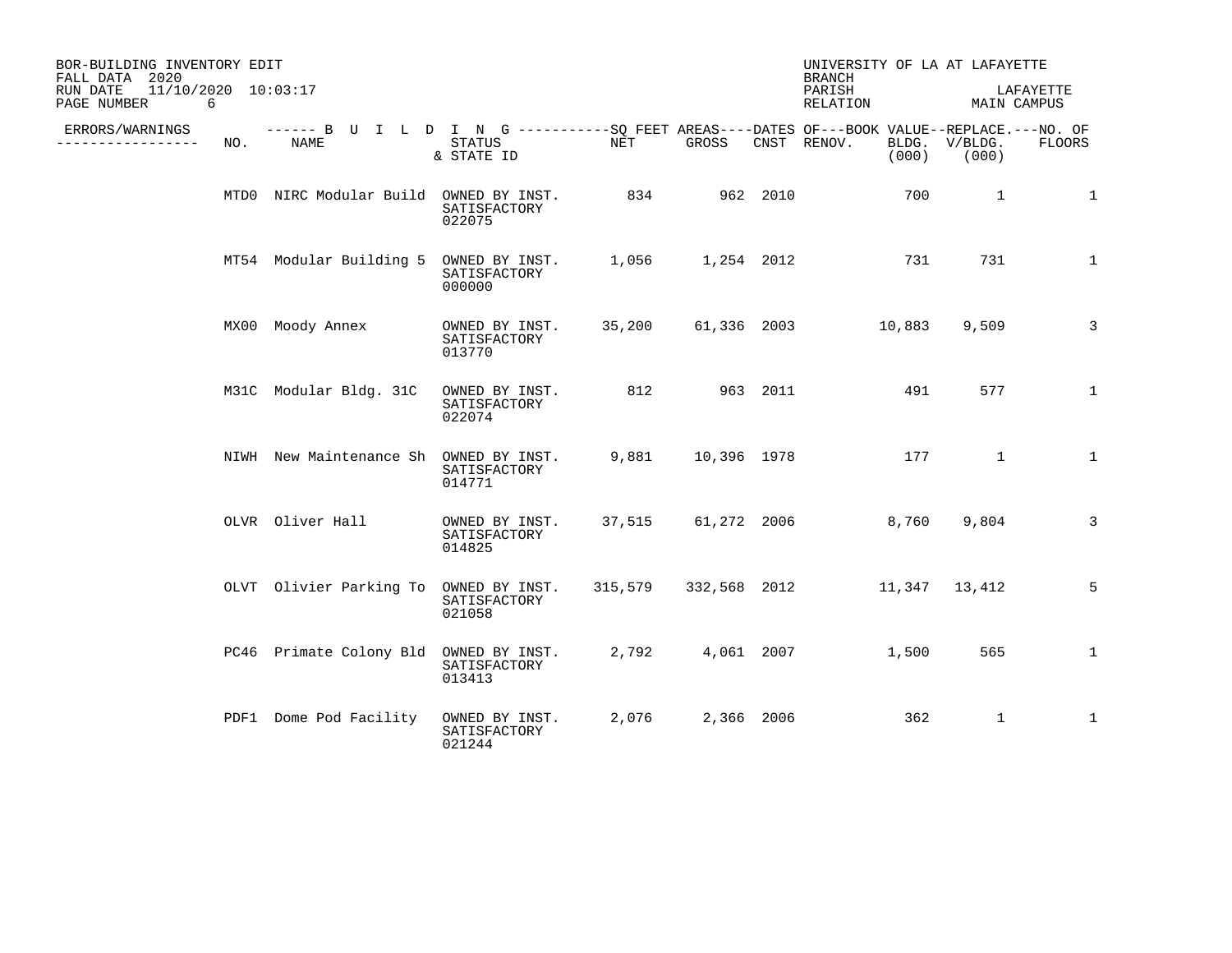| BOR-BUILDING INVENTORY EDIT<br>FALL DATA 2020                     |     |                         |                                                                                                                    |       |            |            | UNIVERSITY OF LA AT LAFAYETTE<br><b>BRANCH</b> |       |                        |                          |
|-------------------------------------------------------------------|-----|-------------------------|--------------------------------------------------------------------------------------------------------------------|-------|------------|------------|------------------------------------------------|-------|------------------------|--------------------------|
| 11/10/2020 10:03:17<br>RUN DATE<br>$7\phantom{.0}$<br>PAGE NUMBER |     |                         |                                                                                                                    |       |            |            | PARISH<br>RELATION                             |       |                        | LAFAYETTE<br>MAIN CAMPUS |
| ERRORS/WARNINGS<br>. _ _ _ _ _ _ _ _ _ _ _ _ _                    | NO. | NAME                    | ------ B U I L D I N G ----------SQ FEET AREAS----DATES OF---BOOK VALUE--REPLACE.---NO. OF<br>STATUS<br>& STATE ID | NET   | GROSS      |            | CNST RENOV.                                    | (000) | BLDG. V/BLDG.<br>(000) | <b>FLOORS</b>            |
|                                                                   |     | PDF2 Dome Pod Facility  | OWNED BY INST.<br>SATISFACTORY<br>021244                                                                           | 2,122 | 2,662 2006 |            |                                                | 691   | $\mathbf{1}$           | $\mathbf{1}$             |
|                                                                   |     | PDF3 Dome Pod Facility  | OWNED BY INST.<br>SATISFACTORY<br>021244                                                                           | 3,086 |            | 5,212 2006 |                                                | 2,783 | $\mathbf{1}$           | $\mathbf{1}$             |
|                                                                   |     | PDF4 Dome Pod Facility  | OWNED BY INST.<br>SATISFACTORY<br>021244                                                                           | 2,122 | 2,662 2006 |            |                                                | 691   | $\mathbf{1}$           | $\mathbf{1}$             |
|                                                                   |     | PDF5 Dome Pod Facility  | OWNED BY INST.<br>SATISFACTORY<br>021244                                                                           | 2,122 | 2,662 2006 |            |                                                | 691   | $\mathbf{1}$           | $\mathbf{1}$             |
|                                                                   |     | PDF6 Dome Pod Facility  | OWNED BY INST.<br>SATISFACTORY<br>021244                                                                           | 1,590 | 2,366 2006 |            |                                                | 362   | $\mathbf{1}$           | $\mathbf{1}$             |
|                                                                   |     |                         | PRD0 Percussion Wing (A OWNED BY INST.<br>SATISFACTORY<br>004876                                                   | 1,761 | 2,094 2006 |            |                                                | 104   | 132                    | $\mathbf{1}$             |
|                                                                   |     | PSLF PART Solar Lab Fac | OWNED BY INST.<br>SATISFACTORY<br>027689                                                                           | 365   | 454 2019   |            |                                                | 2,488 | 2,488                  | $\mathbf{1}$             |
|                                                                   |     | RBRT Roberts House      | OWNED BY INST.<br>SATISFACTORY<br>013365                                                                           | 1,509 | 1,904 1955 |            |                                                | 130   | 275                    | $\mathbf{1}$             |
|                                                                   |     | RBTA Robert's House Apa | OWNED BY INST.<br>SATISFACTORY<br>028112                                                                           | 468   |            | 476 1955   |                                                | 20    | 86                     | 2                        |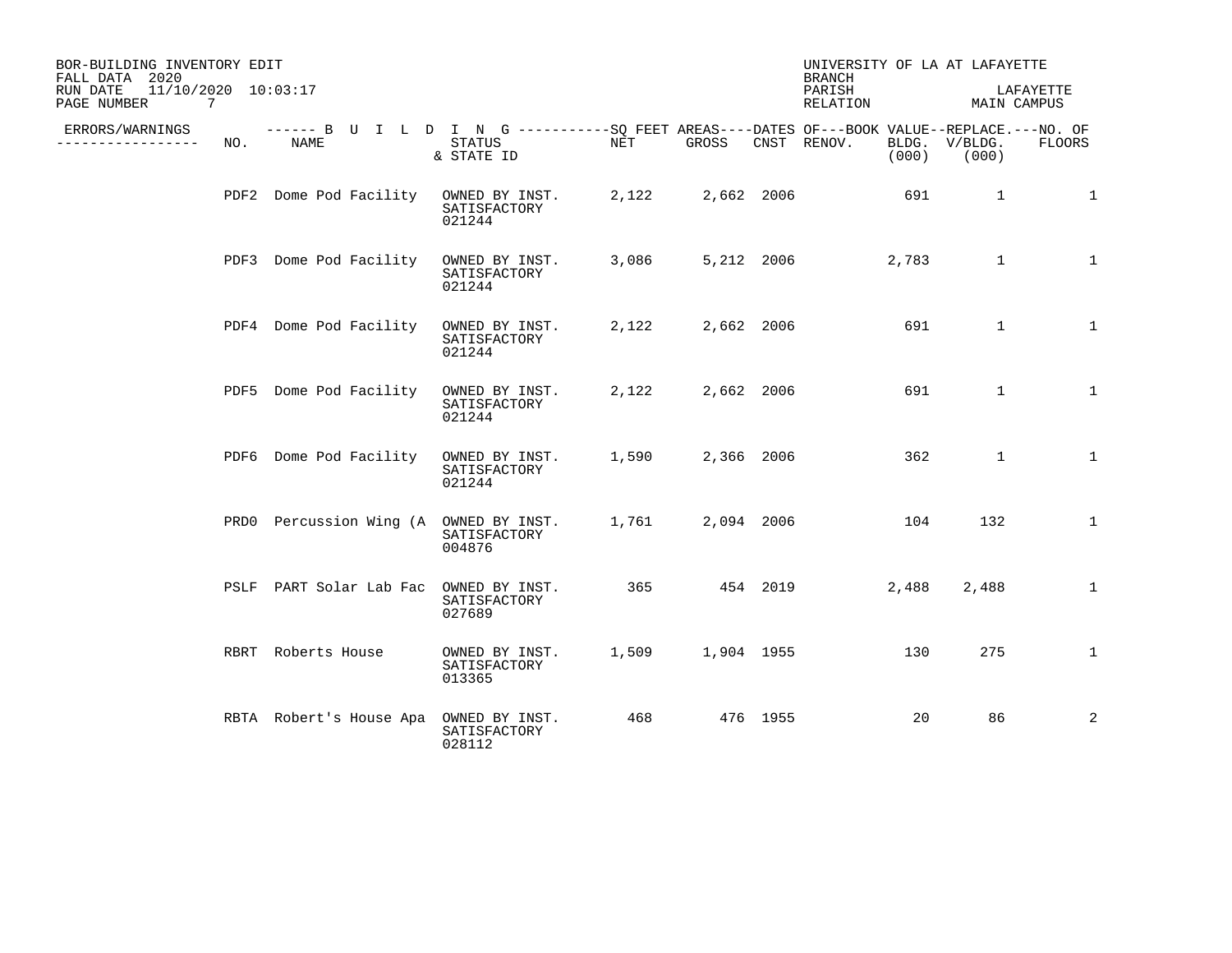| BOR-BUILDING INVENTORY EDIT<br>FALL DATA 2020       |     |                                                                                                     |                                          |                      |             |          | UNIVERSITY OF LA AT LAFAYETTE<br><b>BRANCH</b> |              |                        |                |
|-----------------------------------------------------|-----|-----------------------------------------------------------------------------------------------------|------------------------------------------|----------------------|-------------|----------|------------------------------------------------|--------------|------------------------|----------------|
| 11/10/2020 10:03:17<br>RUN DATE<br>PAGE NUMBER<br>8 |     |                                                                                                     |                                          |                      |             |          | PARISH<br>RELATION                             |              | MAIN CAMPUS            | LAFAYETTE      |
| ERRORS/WARNINGS<br>-------------                    | NO. | ------ B U I L D I N G -----------SO FEET AREAS----DATES OF---BOOK VALUE--REPLACE.---NO. OF<br>NAME | <b>STATUS</b><br>& STATE ID              | NET                  | GROSS       |          | CNST RENOV.                                    | (000)        | BLDG. V/BLDG.<br>(000) | <b>FLOORS</b>  |
|                                                     |     | RCTS Ragin Cajuns Team                                                                              | LEASED<br>SATISFACTORY<br>027392         | 4,159                | 5,308 2012  |          |                                                |              | 292                    | 1              |
|                                                     |     | RHFA Rhesus Facility                                                                                | OWNED BY INST.<br>SATISFACTORY<br>014401 | 7,032                |             |          | 13,818 2006                                    | 3,001        | 3,072                  | 1              |
|                                                     |     | ROYO LP_Roy Dorm                                                                                    | OWNED BY INST.<br>SATISFACTORY<br>003202 |                      |             |          | 10,495   17,241   2003   1,344                 |              | 1,471                  | $\overline{3}$ |
|                                                     |     | SNFH Sigma Nu Fraternit OWNED BY INST.                                                              | SATISFACTORY<br>014351                   | 3,385                | 4,850 1985  |          |                                                | 231          | 655                    | 2              |
|                                                     |     | THIB LP_Thibodeaux Dorm OWNED BY INST.                                                              | SATISFACTORY<br>003198                   | 20,714               |             |          | 31,377 2003                                    | 2,447        | 2,622                  | 3              |
|                                                     |     | TRAH LP_Trahan Dorm                                                                                 | OWNED BY INST.<br>SATISFACTORY<br>003197 | 20,778               |             |          | 31,377 2003                                    | 2,453        | 2,622                  | 3              |
|                                                     |     | TSCG Taft Street Concre                                                                             | OWNED BY INST.<br>SATISFACTORY<br>015431 | 132,660 139,706 2006 |             |          |                                                | 6,939        | 6,327                  | 4              |
|                                                     |     | TSTB Ticket Booth on Ta                                                                             | OWNED BY INST.<br>SATISFACTORY<br>015432 | 52                   |             | 924 2006 |                                                | 39           | 73                     | $\mathbf{1}$   |
|                                                     |     | UAM1 University Art Mus                                                                             | LEASED<br>SATISFACTORY<br>004879         | 2,773                | 10,624 1967 |          |                                                | $\mathbf{1}$ | $\mathbf{1}$           | $\overline{a}$ |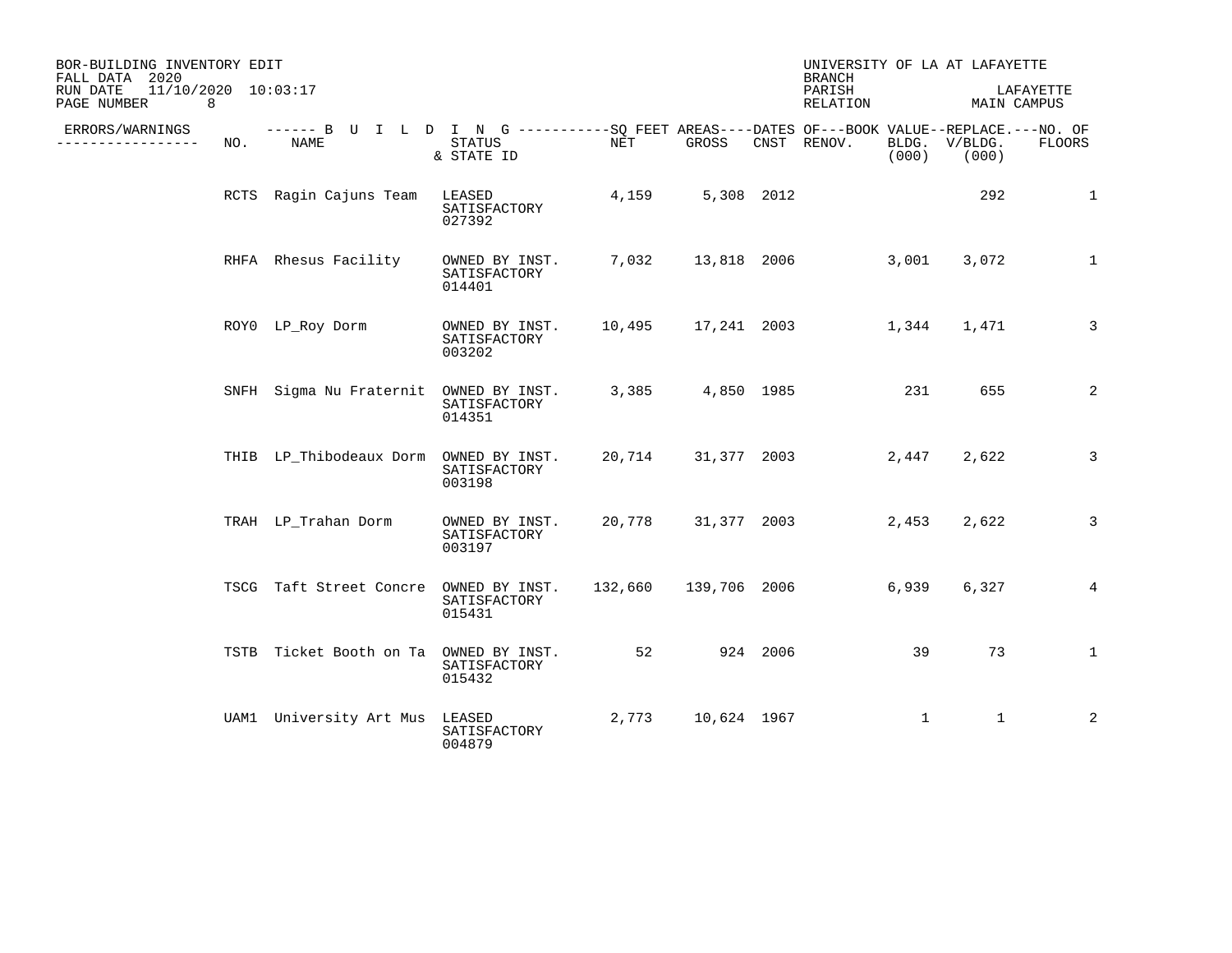| BOR-BUILDING INVENTORY EDIT<br>FALL DATA 2020       |     |                                                                                                    |                                          |                    |                  | UNIVERSITY OF LA AT LAFAYETTE<br><b>BRANCH</b> |              |                        |                          |
|-----------------------------------------------------|-----|----------------------------------------------------------------------------------------------------|------------------------------------------|--------------------|------------------|------------------------------------------------|--------------|------------------------|--------------------------|
| 11/10/2020 10:03:17<br>RUN DATE<br>PAGE NUMBER<br>9 |     |                                                                                                    |                                          |                    |                  | PARISH<br>RELATION                             |              |                        | LAFAYETTE<br>MAIN CAMPUS |
| ERRORS/WARNINGS<br>. <u>.</u> .                     | NO. | ------ B U I L D I N G ----------SO FEET AREAS----DATES OF---BOOK VALUE--REPLACE.---NO. OF<br>NAME | STATUS<br>& STATE ID                     | NET                | GROSS            | CNST RENOV.                                    | (000)        | BLDG. V/BLDG.<br>(000) | <b>FLOORS</b>            |
|                                                     |     | UAM2 University Art Mus LEASED                                                                     | SATISFACTORY<br>027013                   | 19,082 32,390 2002 |                  |                                                | $\mathbf{1}$ | $\mathbf{1}$           | 2                        |
|                                                     |     | VOOR LP_Voorhies Dorm                                                                              | OWNED BY INST.<br>SATISFACTORY<br>003201 | 17,864             |                  | 28,392 2003                                    | 2,256        | 2,409                  | 3                        |
|                                                     |     | VPTB Vermilion Ph. Tech LEASED                                                                     | SATISFACTORY<br>000000                   | 840                | 2,500 1991       |                                                | $\mathbf{1}$ | $\overline{1}$         | $\mathbf{1}$             |
|                                                     |     | WLCN Welcome Center Tra                                                                            | OWNED BY INST.<br>SATISFACTORY<br>014407 | 605                | 1,749 2004       |                                                | 164          | 195                    | $\mathbf{1}$             |
|                                                     |     | 0001 President's Reside                                                                            | OWNED BY INST.<br>SATISFACTORY<br>004840 |                    |                  | 6,553 8,243 1940 1992                          | 43           | 1,094                  | $\overline{3}$           |
|                                                     |     | 0002 Girard Hall                                                                                   | OWNED BY INST.<br>SATISFACTORY<br>004841 | 15,430             |                  | 30,538 1922 1992                               | 67           | 3,006                  | 3                        |
|                                                     |     | 0004 Foster Hall                                                                                   | OWNED BY INST.<br>SATISFACTORY<br>004843 |                    |                  | 8,685 16,456 1901 1996                         | 47           | 2,604                  | 2                        |
|                                                     |     | 0005 Mouton Hall                                                                                   | OWNED BY INST.<br>SATISFACTORY<br>004844 | 13,211             | 19,354 1938 1979 |                                                | 126          | 2,204                  | 2                        |
|                                                     |     | 0006 Stephens Hall                                                                                 | OWNED BY INST.<br>SATISFACTORY<br>004845 |                    |                  | 17,756 26,530 1940 1986                        | 172          | 3,756                  | 2                        |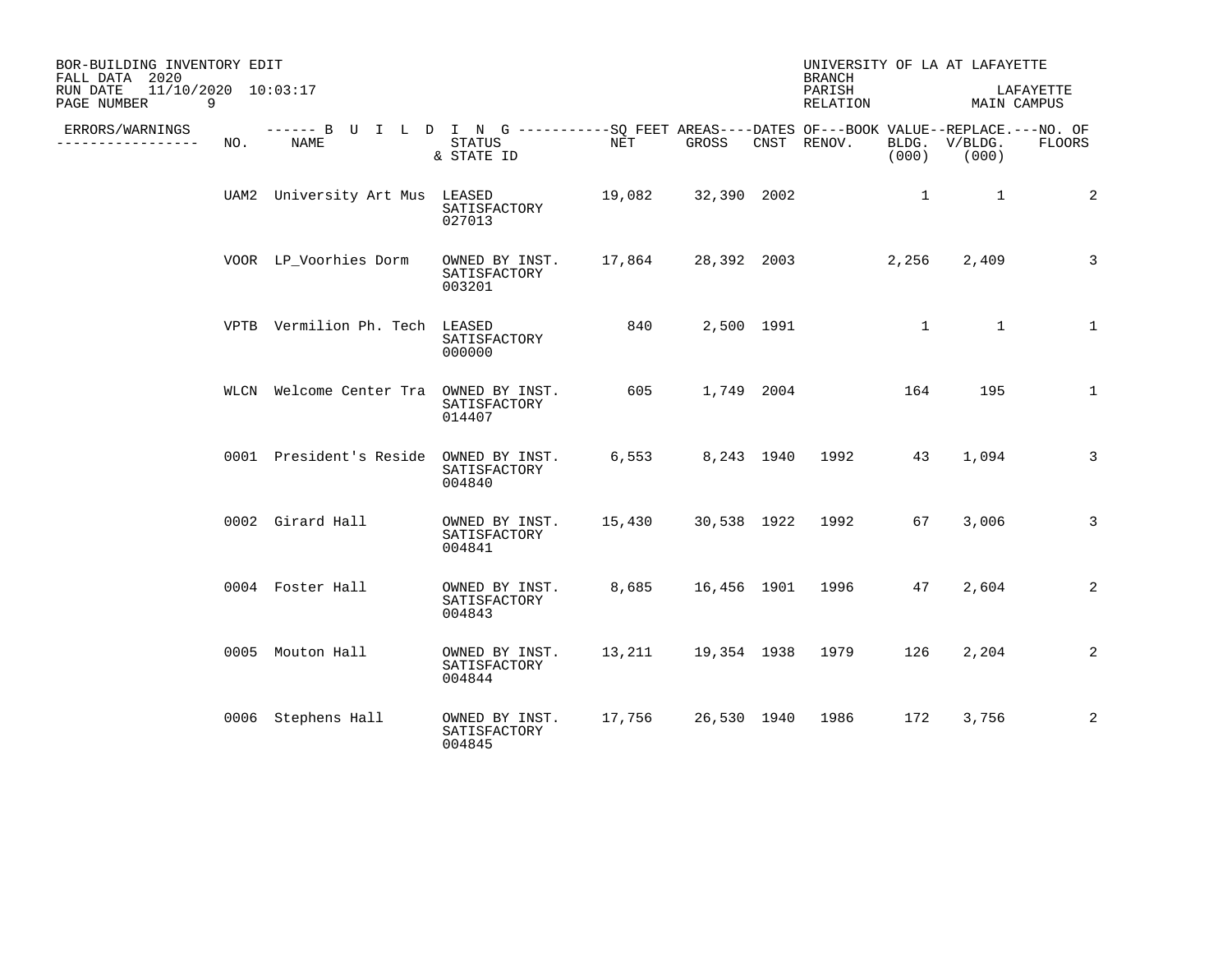| BOR-BUILDING INVENTORY EDIT<br>FALL DATA 2020        |     |                        |                                                                                                                    |        |             |            | <b>BRANCH</b>                 |       | UNIVERSITY OF LA AT LAFAYETTE |              |
|------------------------------------------------------|-----|------------------------|--------------------------------------------------------------------------------------------------------------------|--------|-------------|------------|-------------------------------|-------|-------------------------------|--------------|
| 11/10/2020 10:03:17<br>RUN DATE<br>PAGE NUMBER<br>10 |     |                        |                                                                                                                    |        |             |            | PARISH<br>RELATION            |       | MAIN CAMPUS                   | LAFAYETTE    |
| ERRORS/WARNINGS<br>--------------                    | NO. | NAME                   | ------ B U I L D I N G ----------SO FEET AREAS----DATES OF---BOOK VALUE--REPLACE.---NO. OF<br>STATUS<br>& STATE ID | NET    | GROSS       |            | CNST RENOV.                   | (000) | BLDG. V/BLDG.<br>(000)        | FLOORS       |
|                                                      |     | 0007 Broussard Hall    | OWNED BY INST.<br>SATISFACTORY<br>004846                                                                           |        |             |            | 12,122   19,151   1940   1979 | 126   | 2,706                         | 2            |
|                                                      |     | 0008 Lee Hall          | OWNED BY INST.<br>SATISFACTORY<br>004847                                                                           | 10,773 |             |            | 17,431  1925  1996            | 66    | 2,318                         | 2            |
|                                                      |     | 0009 Griffin House     | OWNED BY INST.<br>REMODELING-C<br>005008                                                                           | 3,600  |             |            | 4,000 1937 1986               | 94    | 609                           | 2            |
|                                                      |     | 0011 Roy House         | OWNED BY INST.<br>SATISFACTORY<br>011890                                                                           | 4,304  |             | 4,450 1920 |                               | 197   | 513                           | 2            |
|                                                      |     | 0012 Bittle Hall       | OWNED BY INST.<br>SATISFACTORY<br>004848                                                                           | 4,990  |             | 7,974 1939 | 2018                          | 32    | 681                           | $\mathbf{1}$ |
|                                                      |     | 0013 Declouet Hall     | OWNED BY INST.<br>SATISFACTORY<br>004849                                                                           | 10,022 | 16,923 1903 |            |                               | 37    | 1,627                         | 2            |
|                                                      |     | 0014 Buchanan Hall     | OWNED BY INST.<br>SATISFACTORY<br>004850                                                                           |        |             |            | 6,264 12,596 1935 2012 48     |       | 2,796                         | 3            |
|                                                      |     | 0016 Wharton Hall      | OWNED BY INST.<br>SATISFACTORY<br>004878                                                                           | 80,855 |             |            | 127,278 1968 1996             |       | 1,675 25,291                  | 5            |
|                                                      |     | 0017 Maxim Doucet Hall | OWNED BY INST.<br>SATISFACTORY<br>004877                                                                           | 40,549 |             |            | 58,310 1966 1992              | 1,164 | 7,230                         | 4            |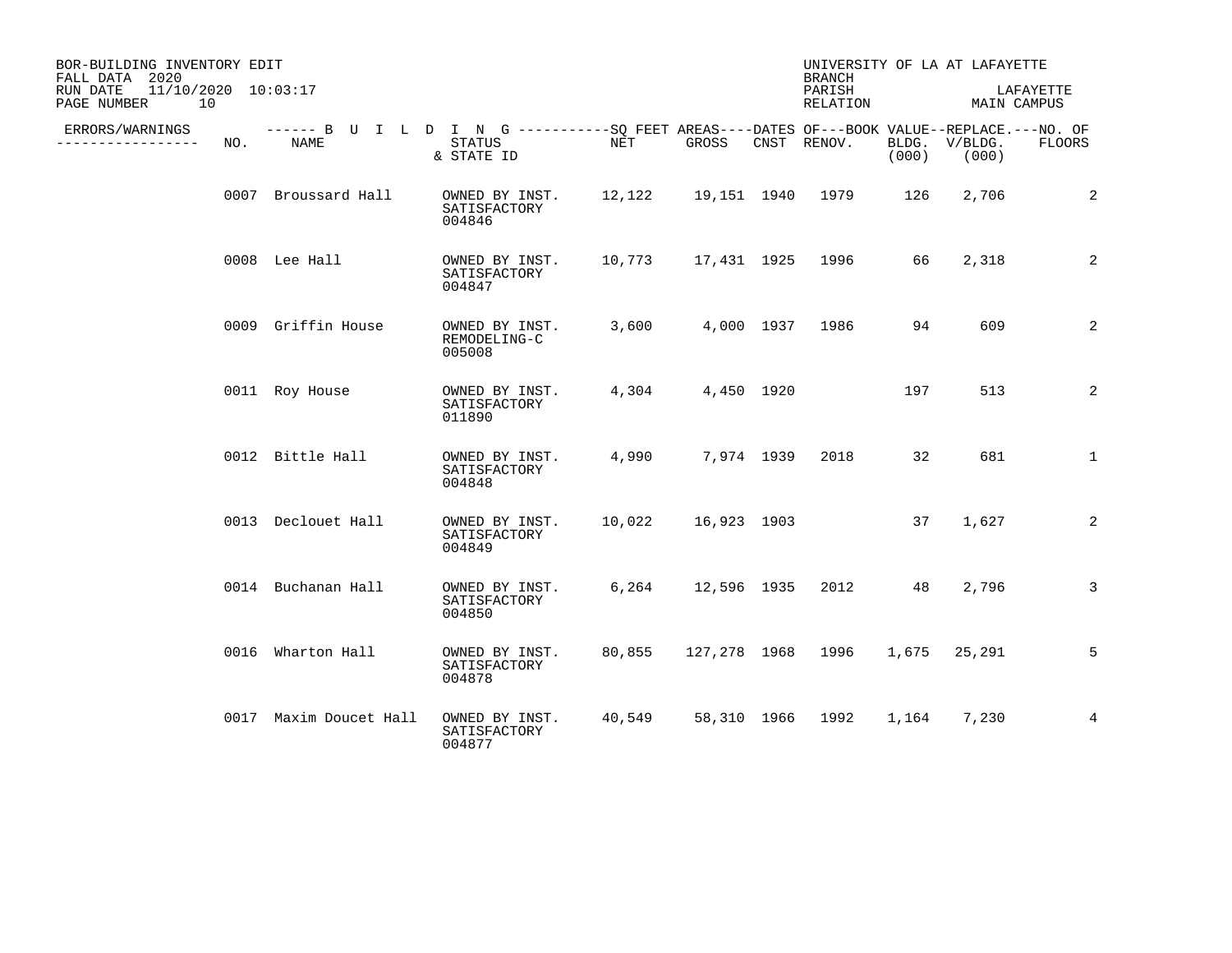| BOR-BUILDING INVENTORY EDIT<br>FALL DATA 2020        |     |                                                                                                            |                                                                      |                  |                         | UNIVERSITY OF LA AT LAFAYETTE<br><b>BRANCH</b> |       |                        |              |
|------------------------------------------------------|-----|------------------------------------------------------------------------------------------------------------|----------------------------------------------------------------------|------------------|-------------------------|------------------------------------------------|-------|------------------------|--------------|
| 11/10/2020 10:03:17<br>RUN DATE<br>PAGE NUMBER<br>11 |     |                                                                                                            |                                                                      |                  |                         | PARISH<br>RELATION                             |       | MAIN CAMPUS            | LAFAYETTE    |
| ERRORS/WARNINGS<br>-----------                       | NO. | ------ B U I L D I N G -----------SO FEET AREAS----DATES OF---BOOK VALUE--REPLACE.---NO. OF<br><b>NAME</b> | STATUS<br>& STATE ID                                                 | NET              | GROSS                   | CNST RENOV.                                    | (000) | BLDG. V/BLDG.<br>(000) | FLOORS       |
|                                                      |     | 0018 O. K. Allen Hall                                                                                      | OWNED BY INST. 13,713 25,799 1935 1984 133<br>SATISFACTORY<br>004915 |                  |                         |                                                |       | 4,071                  | 1            |
|                                                      |     | 0019 Burke Hawthorne Ha                                                                                    | OWNED BY INST.<br>SATISFACTORY<br>004851                             |                  |                         | 45,563 70,282 1940 1986                        |       | 288 10,003             | 2            |
|                                                      |     | 0020 Alumni Hall-Studen OWNED BY INST.                                                                     | SATISFACTORY<br>004852                                               | 1,359 1,808 1950 |                         |                                                | 30    | 292                    | $\mathbf{1}$ |
|                                                      |     | 0024 Randolph Hall                                                                                         | OWNED BY INST.<br>SATISFACTORY<br>004933                             |                  |                         | 7,541 12,346 1950 1990                         | 265   | 2,025                  | 2            |
|                                                      |     | 0025 Judice-Rickels                                                                                        | OWNED BY INST.<br>SATISFACTORY<br>004853                             |                  |                         | 7,039 10,343 1927 2001 37                      |       | 1,601                  | 3            |
|                                                      |     | 0027 McLaurin Hall                                                                                         | OWNED BY INST.<br>SATISFACTORY<br>004855                             |                  | 11,831 17,335 1940 2018 |                                                | 103   | 2,656                  | 2            |
|                                                      |     | 0028 Harris Hall                                                                                           | OWNED BY INST.<br>SATISFACTORY<br>004934                             |                  |                         | 20,810 31,840 1937 1990                        | 195   | 3,172                  | 3            |
|                                                      |     | 0029 Hamilton Hall                                                                                         | OWNED BY INST.<br>SATISFACTORY<br>004856                             | 27,401           | 43,607 1940 1988        |                                                | 221   | 4,364                  | 3            |
|                                                      |     | 003A Martin Hall                                                                                           | OWNED BY INST.<br>SATISFACTORY<br>004842                             | 30,059           |                         | 50,087 1963 1992                               | 766   | 8,030                  | 3            |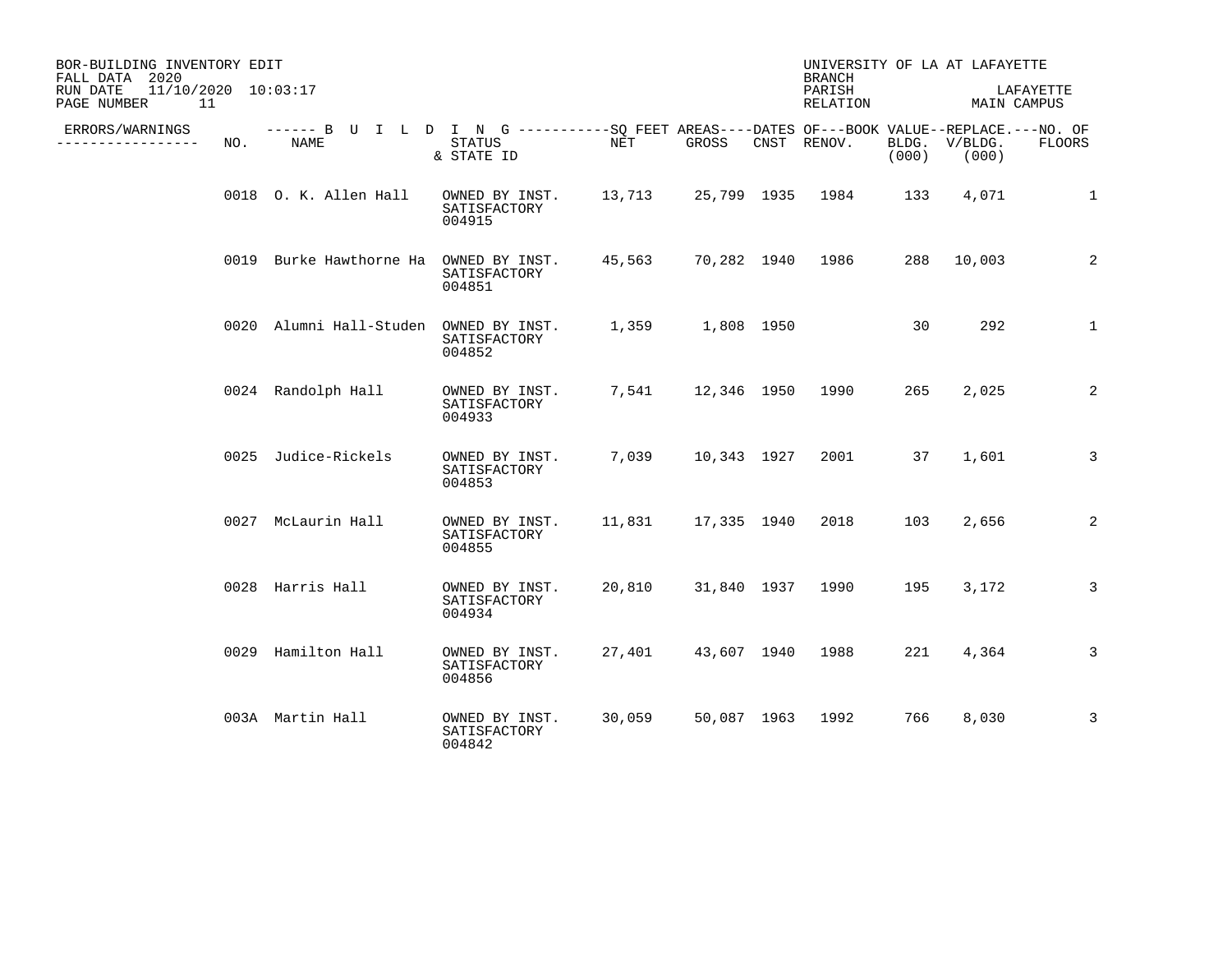| BOR-BUILDING INVENTORY EDIT<br>FALL DATA 2020        |     |                                                                                                     |                                                                   |                                    |             | <b>BRANCH</b>           |       | UNIVERSITY OF LA AT LAFAYETTE |              |
|------------------------------------------------------|-----|-----------------------------------------------------------------------------------------------------|-------------------------------------------------------------------|------------------------------------|-------------|-------------------------|-------|-------------------------------|--------------|
| 11/10/2020 10:03:17<br>RUN DATE<br>PAGE NUMBER<br>12 |     |                                                                                                     |                                                                   |                                    |             | PARISH<br>RELATION      |       | MAIN CAMPUS                   | LAFAYETTE    |
| ERRORS/WARNINGS<br>______________                    | NO. | ------ B U I L D I N G -----------SQ FEET AREAS----DATES OF---BOOK VALUE--REPLACE.---NO. OF<br>NAME | STATUS<br>& STATE ID                                              | NET                                | GROSS       | CNST RENOV.             | (000) | BLDG. V/BLDG.<br>(000)        | FLOORS       |
|                                                      |     | 003B F. G. Mouton Hall                                                                              | OWNED BY INST. 25,359 33,973 1963 1996<br>SATISFACTORY<br>004888  |                                    |             |                         | 525   | 5,174                         | $\mathbf{3}$ |
|                                                      |     | 003C Martin Hall Info B                                                                             | OWNED BY INST.<br>SATISFACTORY<br>011906                          |                                    | 36 100 1994 |                         | 10    | 25                            | $\mathbf{1}$ |
|                                                      |     | 003D Martin Cooling Tow                                                                             | OWNED BY INST.<br>SATISFACTORY<br>004890                          | 500 750 1963                       |             |                         | 2     | 50                            | $\mathbf{1}$ |
|                                                      |     | 0031 Student Union                                                                                  | OWNED BY INST.<br>SATISFACTORY<br>004942                          | 100,968 187,337 1971 40,000 46,000 |             |                         |       |                               | 2            |
|                                                      |     | 0032 Farm Store                                                                                     | OWNED BY INST. 1,745 2,028 1954 1984 10<br>SATISFACTORY<br>005010 |                                    |             |                         |       | 235                           | $\mathbf{1}$ |
|                                                      |     | 0033 E. K. Long Gym                                                                                 | OWNED BY INST.<br>SATISFACTORY<br>004858                          | 22,221                             |             | 28,614 1938 1995 166    |       | 4,693                         | 2            |
|                                                      |     | 0037 Fletcher Hall                                                                                  | OWNED BY INST.<br>SATISFACTORY<br>004882                          |                                    |             | 74,458 89,280 1977 1992 |       | 3,200 11,273                  | 3            |
|                                                      |     | 0038 Continuing Ed. Cen OWNED BY INST.                                                              | SATISFACTORY<br>001812                                            | 6,956                              |             | 12,264 1983 125         |       | 1,487                         | $\mathbf{1}$ |
|                                                      |     | 0039 Burke Hawthorne An                                                                             | OWNED BY INST.<br>SATISFACTORY<br>004860                          | 393                                | 756 1957    |                         | 133   | 302                           | $\mathbf{1}$ |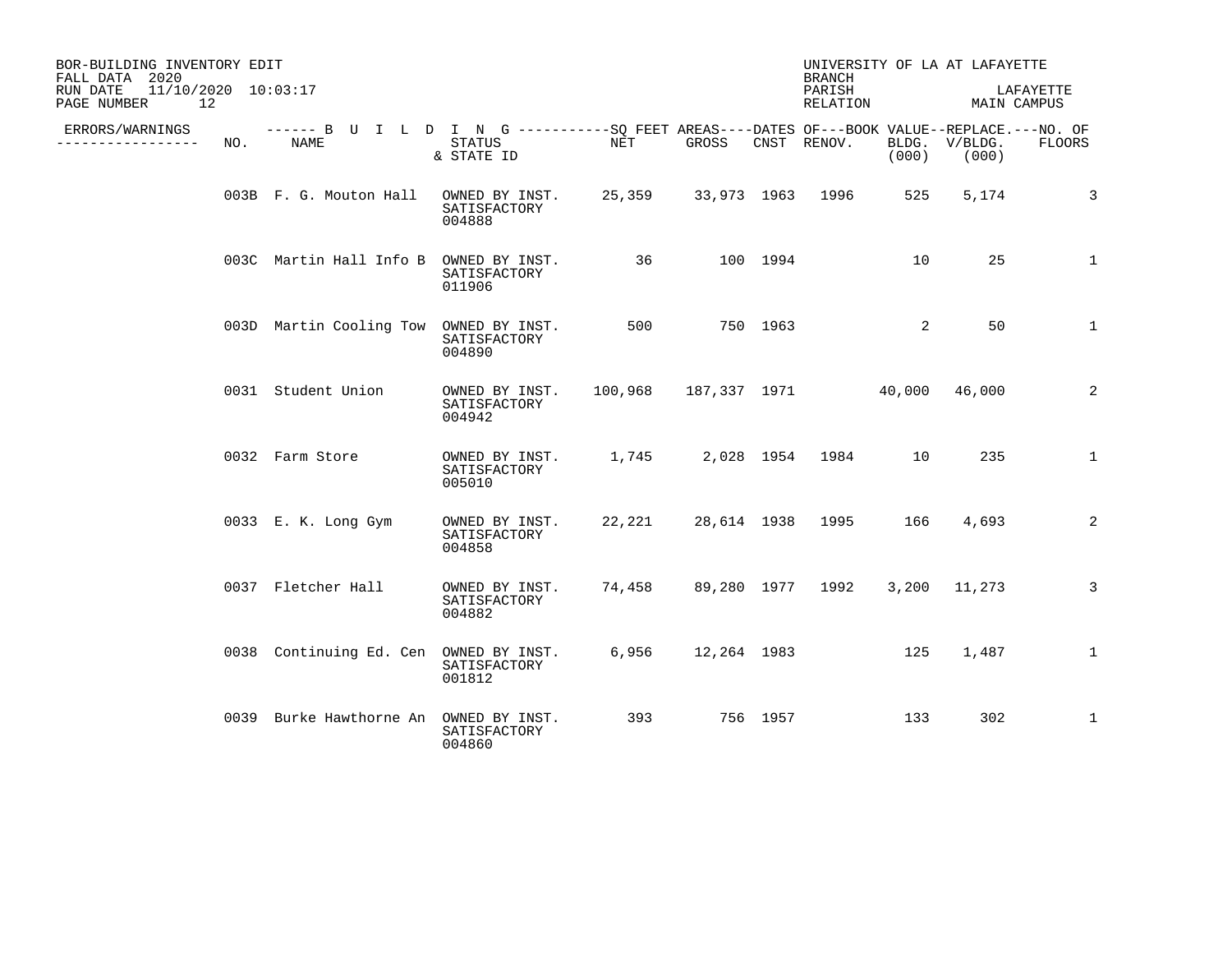| BOR-BUILDING INVENTORY EDIT<br>FALL DATA 2020        |     |                                                                                                    |                                          |        |                  |            | <b>BRANCH</b>                        |       | UNIVERSITY OF LA AT LAFAYETTE |                 |
|------------------------------------------------------|-----|----------------------------------------------------------------------------------------------------|------------------------------------------|--------|------------------|------------|--------------------------------------|-------|-------------------------------|-----------------|
| 11/10/2020 10:03:17<br>RUN DATE<br>PAGE NUMBER<br>13 |     |                                                                                                    |                                          |        |                  |            | PARISH<br>RELATION                   |       | MAIN CAMPUS                   | LAFAYETTE       |
| ERRORS/WARNINGS<br>. <u>.</u>                        | NO. | ------ B U I L D I N G ----------SO FEET AREAS----DATES OF---BOOK VALUE--REPLACE.---NO. OF<br>NAME | STATUS<br>& STATE ID                     | NET    | GROSS            |            | CNST RENOV.                          | (000) | BLDG. V/BLDG.<br>(000)        | <b>FLOORS</b>   |
|                                                      |     | 0041 Billeaud Hall                                                                                 | OWNED BY INST.<br>SATISFACTORY<br>004862 |        |                  |            | 41,849 61,796 1958 1993 829 10,576   |       |                               | $\mathbf{3}$    |
|                                                      |     | 0042 Montgomery Hall                                                                               | OWNED BY INST.<br>SATISFACTORY<br>004863 |        |                  |            | 31,972 46,045 1951 1982              | 596   | 8,076                         | 2               |
|                                                      |     | 0043 French House                                                                                  | OWNED BY INST.<br>SATISFACTORY<br>004864 |        | 2,959 4,323 1954 |            |                                      | 45    | 608                           | 2               |
|                                                      |     | 0044 Madison Hall                                                                                  | OWNED BY INST.<br>SATISFACTORY<br>004865 |        |                  |            | 79,746 105,297 1957 1992             |       | 1,205 12,808                  | 2               |
|                                                      |     | 0046 HL Griffin Hall                                                                               | OWNED BY INST.<br>SATISFACTORY<br>004880 |        |                  |            | 75,349 121,406 1972 1996             |       | 3,200 16,679                  | 5               |
|                                                      |     | 0047 Arbolada House                                                                                | OWNED BY INST.<br>SATISFACTORY<br>005009 |        |                  |            |                                      | 108   | 235                           | $\mathbf{1}$    |
|                                                      |     | 0048 Conference Center                                                                             | OWNED BY INST.<br>SATISFACTORY<br>004943 |        |                  |            | 130,388 203,969 1965 1999 824 34,447 |       |                               | $4\overline{ }$ |
|                                                      |     | 0052 Rougeou Hall                                                                                  | OWNED BY INST.<br>SATISFACTORY<br>001795 | 67,479 |                  |            | 99,942 1988                          |       | 4,557 12,351                  | 3               |
|                                                      |     | 0059 Maint. Receiving B                                                                            | OWNED BY INST.<br>SATISFACTORY<br>004868 | 5,171  |                  | 5,495 1955 |                                      | 20    | 620                           | $\mathbf{1}$    |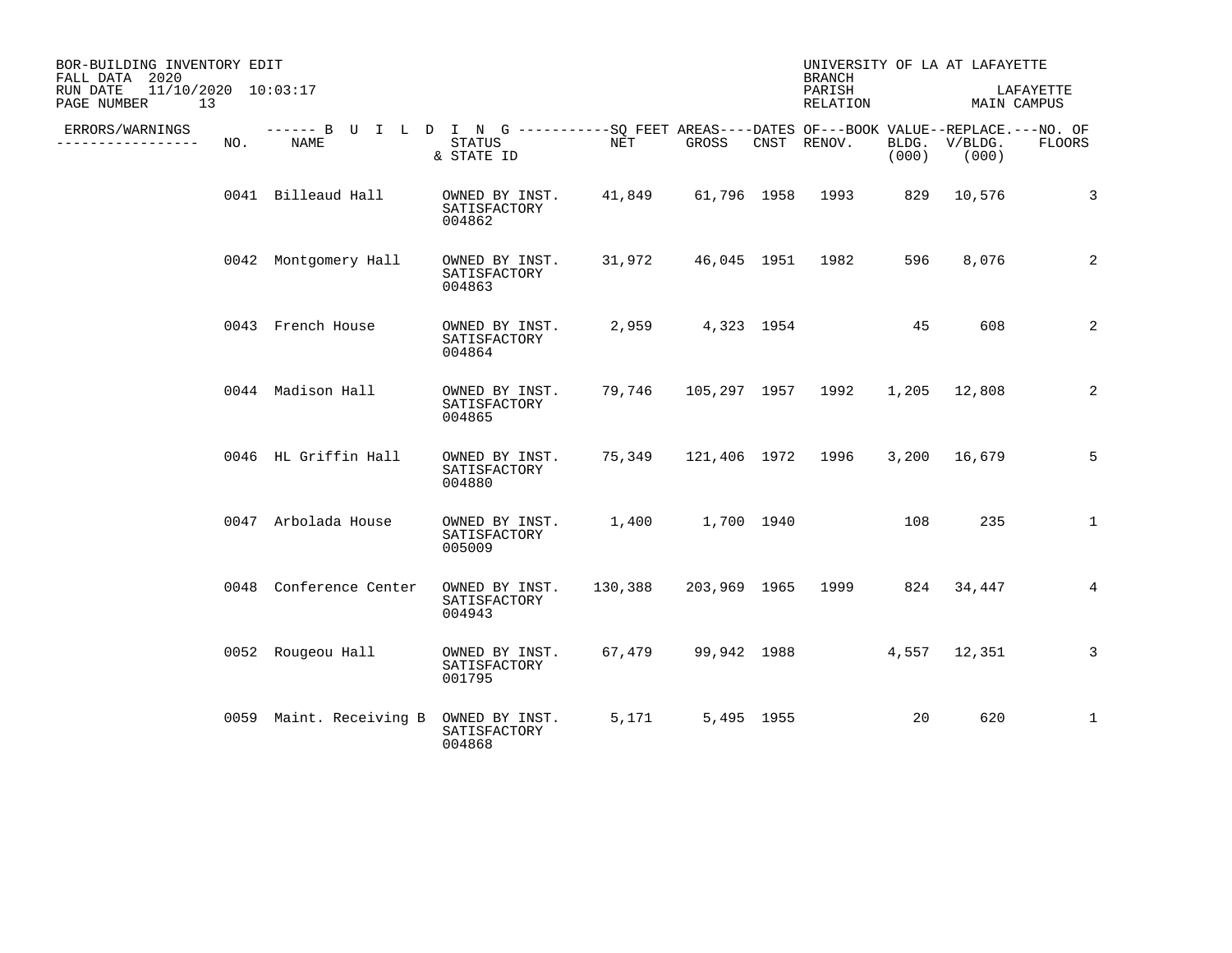| BOR-BUILDING INVENTORY EDIT<br>FALL DATA 2020        |     |                                                                                                    |                                          |                    |              |            | <b>BRANCH</b>      |       | UNIVERSITY OF LA AT LAFAYETTE |               |
|------------------------------------------------------|-----|----------------------------------------------------------------------------------------------------|------------------------------------------|--------------------|--------------|------------|--------------------|-------|-------------------------------|---------------|
| 11/10/2020 10:03:17<br>RUN DATE<br>PAGE NUMBER<br>14 |     |                                                                                                    |                                          |                    |              |            | PARISH<br>RELATION |       | MAIN CAMPUS                   | LAFAYETTE     |
| ERRORS/WARNINGS<br>.                                 | NO. | ------ B U I L D I N G ----------SQ FEET AREAS----DATES OF---BOOK VALUE--REPLACE.---NO. OF<br>NAME | STATUS<br>& STATE ID                     | NET                | GROSS        |            | CNST RENOV.        | (000) | BLDG. V/BLDG.<br>(000)        | <b>FLOORS</b> |
|                                                      |     | 006A Stephens Equipment OWNED BY INST.                                                             | SATISFACTORY<br>004883                   | 910 1,645 1976     |              |            |                    | 25    | 188                           | 1             |
|                                                      |     | 0061 Maint. Office & Sh OWNED BY INST.                                                             | SATISFACTORY<br>004870                   | 15,433             | 23,800 1938  |            |                    | 80    | 1,170                         | $\mathbf{1}$  |
|                                                      |     | 0066 Visual Arts Annex                                                                             | OWNED BY INST.<br>SATISFACTORY<br>004872 | 10,622 13,100 1933 |              |            |                    | 26    | 1,523                         | $\mathbf{1}$  |
|                                                      |     | 0068 Parker Hall                                                                                   | OWNED BY INST.<br>SATISFACTORY<br>004874 | 14,523             |              |            | 22,785 1940 1996   | 102   | 3,255                         | $\mathbf{1}$  |
|                                                      |     | 0072 Day Care Center (S OWNED BY INST.                                                             | SATISFACTORY<br>028007                   | 7,675              | 10,040 2003  |            |                    | 868   | 966                           | $\mathbf{1}$  |
|                                                      |     | 0078 Whittington House                                                                             | OWNED BY INST.<br>SATISFACTORY<br>005014 | 3,530              |              |            | 4,010 1920 1995    | 12    | 420                           | 2             |
|                                                      |     | 0087 Angelle Hall                                                                                  | OWNED BY INST.<br>SATISFACTORY<br>004876 | 39,146             |              |            | 56,226 1968 1993   | 1,016 | 8,632                         | 2             |
|                                                      |     | 0092 Wagner House (Brod                                                                            | OWNED BY INST.<br>SATISFACTORY<br>009689 | 2,387              |              | 2,568 1953 |                    | 87    | 284                           | $\mathbf{1}$  |
|                                                      |     | 0093 Bourgeois Hall                                                                                | OWNED BY INST.<br>SATISFACTORY<br>005057 | 104,266            | 192,846 1986 |            |                    | 6,814 | 24,998                        | 2             |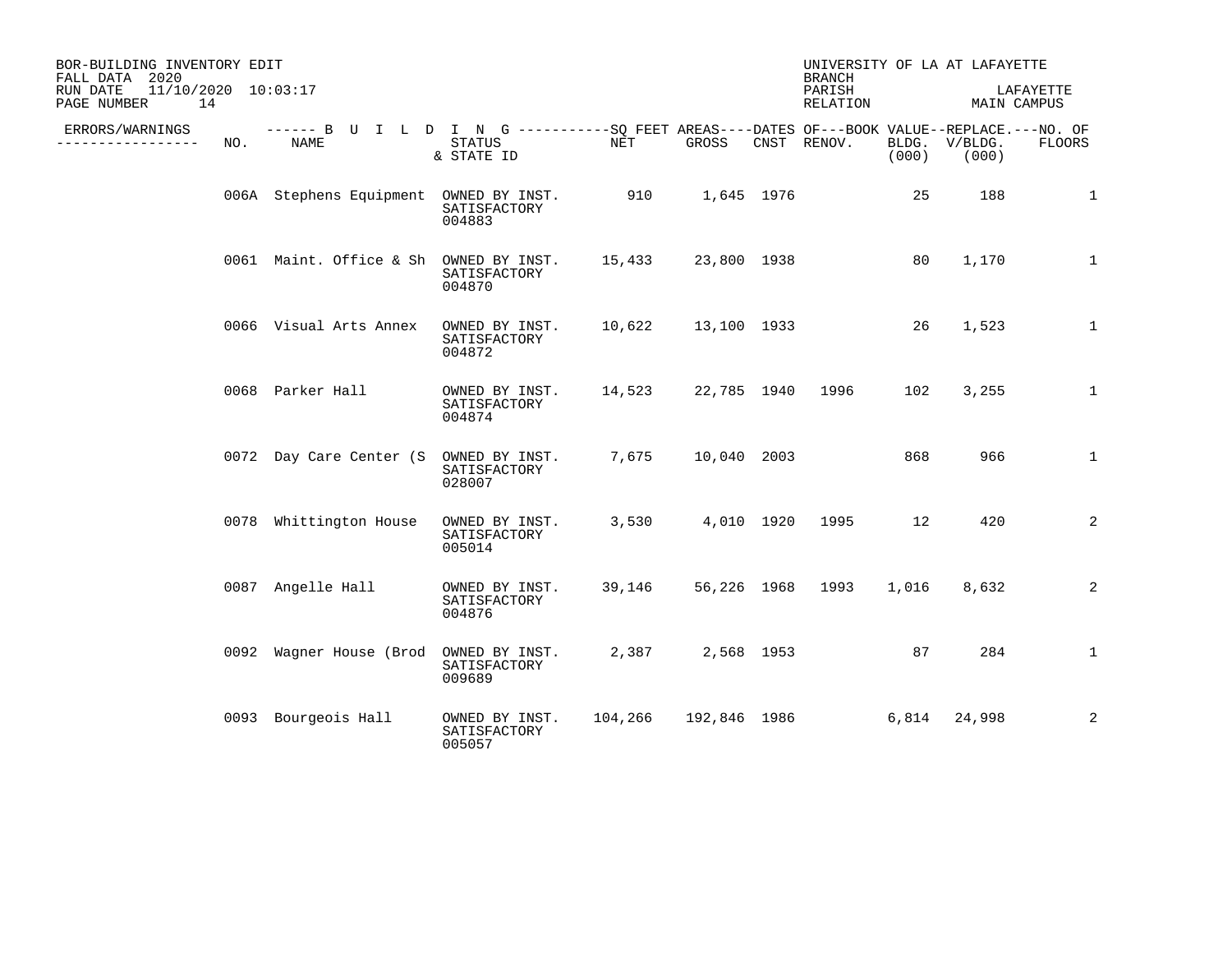| BOR-BUILDING INVENTORY EDIT<br>FALL DATA 2020        |     |                                                                                                    |                                          |            |                   |            | UNIVERSITY OF LA AT LAFAYETTE<br><b>BRANCH</b> |        |                        |                          |
|------------------------------------------------------|-----|----------------------------------------------------------------------------------------------------|------------------------------------------|------------|-------------------|------------|------------------------------------------------|--------|------------------------|--------------------------|
| 11/10/2020 10:03:17<br>RUN DATE<br>15<br>PAGE NUMBER |     |                                                                                                    |                                          |            |                   |            | PARISH<br>RELATION                             |        |                        | LAFAYETTE<br>MAIN CAMPUS |
| ERRORS/WARNINGS<br>------------                      | NO. | ------ B U I L D I N G ----------SQ FEET AREAS----DATES OF---BOOK VALUE--REPLACE.---NO. OF<br>NAME | <b>STATUS</b><br>& STATE ID              | <b>NET</b> | GROSS             |            | CNST RENOV.                                    | (000)  | BLDG. V/BLDG.<br>(000) | <b>FLOORS</b>            |
|                                                      |     | 0096 Tennis Stadium                                                                                | OWNED BY INST.<br>SATISFACTORY<br>005045 | 128        |                   |            | 2,612 1980 1984                                | 25     | 158                    | $\mathbf{1}$             |
|                                                      |     | 0097 Football Stadium                                                                              | OWNED BY INST.<br>SATISFACTORY<br>005037 | 14,972     | 356,214 1971 1999 |            |                                                | 3,786  | 8,086                  | 5                        |
|                                                      |     | 0098 Athletic Office Bu OWNED BY INST.                                                             | SATISFACTORY<br>005038                   | 26,058     |                   |            | 34,731 1971 1995                               | 832    | 4,705                  | $\mathbf{1}$             |
|                                                      |     | 0099 Athletic Mechanica                                                                            | OWNED BY INST.<br>SATISFACTORY<br>005047 | 1,357      |                   | 4,216 1971 |                                                | 4      | 587                    | $\mathbf{1}$             |
|                                                      |     | 0100 E. K. Long Gym Ann                                                                            | OWNED BY INST.<br>SATISFACTORY<br>004881 | 5,983      |                   | 6,046 1967 |                                                | 20     | 560                    | $\mathbf{1}$             |
|                                                      |     | 0101 Cajun Dome                                                                                    | OWNED BY INST.<br>SATISFACTORY<br>005001 | 16,961     |                   |            | 333,270 1985 2002                              | 57,159 | 1,593                  | 5                        |
|                                                      |     | 011A Hawkins House                                                                                 | OWNED BY INST.<br>SATISFACTORY<br>001808 | 377        |                   | 4,230 1956 |                                                | 230    | 602                    | 2                        |
|                                                      |     | 011B Soulier House                                                                                 | OWNED BY INST.<br>SATISFACTORY<br>001807 | 1,742      |                   | 2,527 1910 |                                                | 160    | 512                    | $\mathbf{1}$             |
|                                                      |     | 011C Hawkins House Gara                                                                            | OWNED BY INST.<br>SATISFACTORY<br>001809 | 411        |                   | 495 1988   |                                                | 20     | 52                     | 2                        |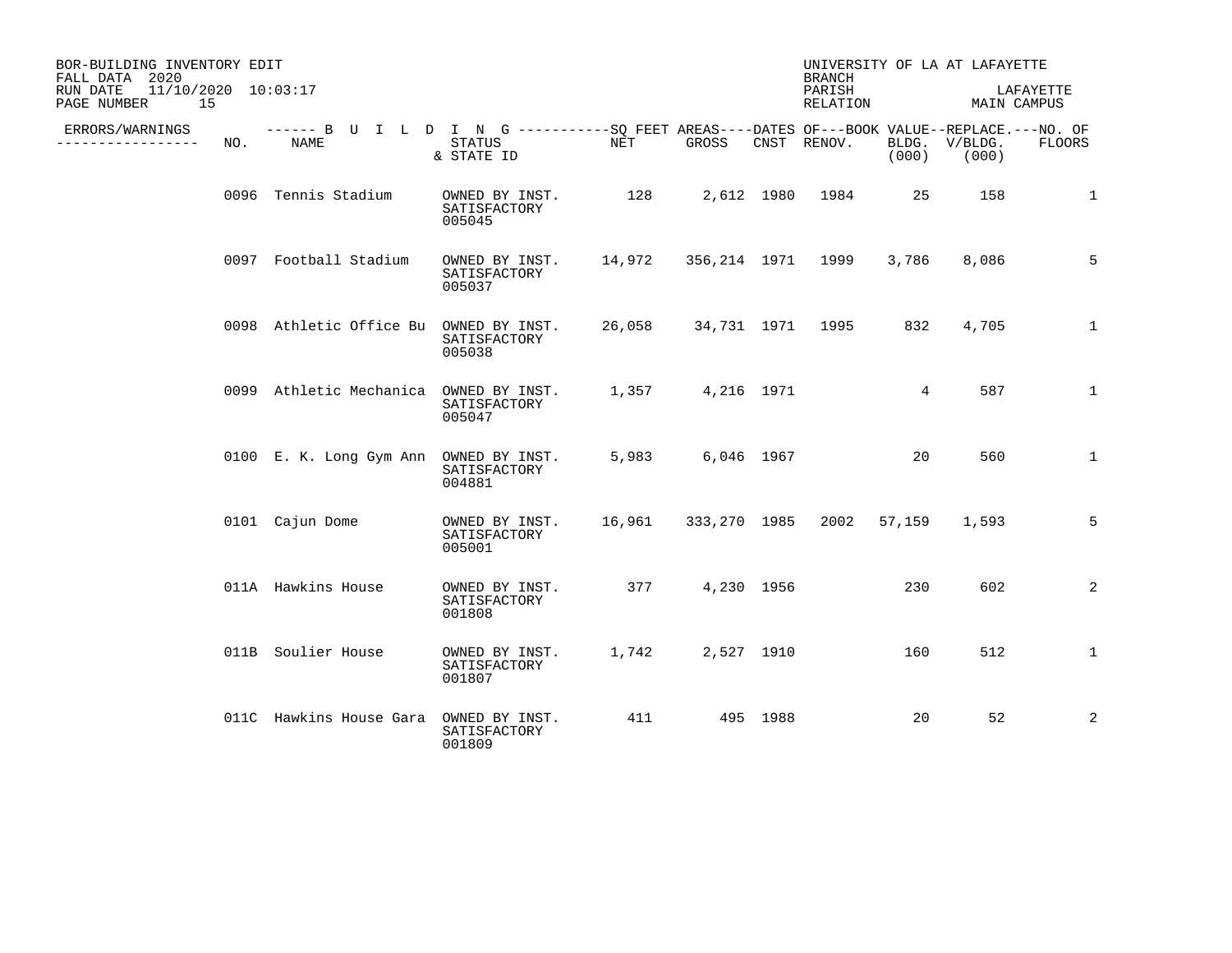| BOR-BUILDING INVENTORY EDIT<br>FALL DATA 2020        |     |                                                                                                     |                                          |         |              |            | <b>BRANCH</b>      |                | UNIVERSITY OF LA AT LAFAYETTE |               |
|------------------------------------------------------|-----|-----------------------------------------------------------------------------------------------------|------------------------------------------|---------|--------------|------------|--------------------|----------------|-------------------------------|---------------|
| 11/10/2020 10:03:17<br>RUN DATE<br>16<br>PAGE NUMBER |     |                                                                                                     |                                          |         |              |            | PARISH<br>RELATION |                | MAIN CAMPUS                   | LAFAYETTE     |
| ERRORS/WARNINGS<br>_____________                     | NO. | ------ B U I L D I N G -----------SQ FEET AREAS----DATES OF---BOOK VALUE--REPLACE.---NO. OF<br>NAME | STATUS<br>& STATE ID                     | NET     | GROSS        |            | CNST RENOV.        | BLDG.<br>(000) | V/BLDG.<br>(000)              | <b>FLOORS</b> |
|                                                      |     | 0152 Central Receiving                                                                              | OWNED BY INST.<br>SATISFACTORY<br>014766 | 4,449   |              | 5,038 2000 |                    | 127            | 200                           | 1             |
|                                                      |     | 0157 Dupre Library                                                                                  | OWNED BY INST.<br>SATISFACTORY<br>004857 | 199,168 | 236,744 1961 |            | 2001               |                | 997 81,509                    | 3             |
|                                                      |     | 0160 Petroleum Eng. Dri                                                                             | OWNED BY INST.<br>SATISFACTORY<br>004885 | 330     | 287,031 1958 |            |                    | $\mathbf{3}$   | 8                             | 2             |
|                                                      |     | 017A Doucet Equipment B                                                                             | OWNED BY INST.<br>SATISFACTORY<br>004892 | 223     |              | 1,632 1966 |                    | 8              | 144                           | $\mathbf{1}$  |
|                                                      |     | 0170 Transformer Vault                                                                              | OWNED BY INST.<br>SATISFACTORY<br>004863 | 510     | 516 1996     |            |                    | $\mathbf{1}$   | 20                            | $\mathbf{1}$  |
|                                                      |     | 0200 Brook Street Annex OWNED BY INST.                                                              | SATISFACTORY<br>005006                   | 10,168  |              |            | 20,669 1960 1986   | 739            | 2,760                         | 2             |
|                                                      |     | 0201 Brook Street Annex OWNED BY INST.                                                              | SATISFACTORY<br>005005                   | 6,005   |              |            | 10,526 1965 1993   | 432            | 1,704                         | 2             |
|                                                      |     | 0204 Flora Levy House                                                                               | OWNED BY INST.<br>SATISFACTORY<br>011734 | 2,000   |              | 3,600 1993 |                    | 78             | 247                           | $\mathbf{1}$  |
|                                                      |     | 0205 SATELITTE DISH-ANT                                                                             | OWNED BY INST.<br>SATISFACTORY<br>004873 | 100     |              | 115 1983   |                    | 14             | 73                            | $\mathbf{1}$  |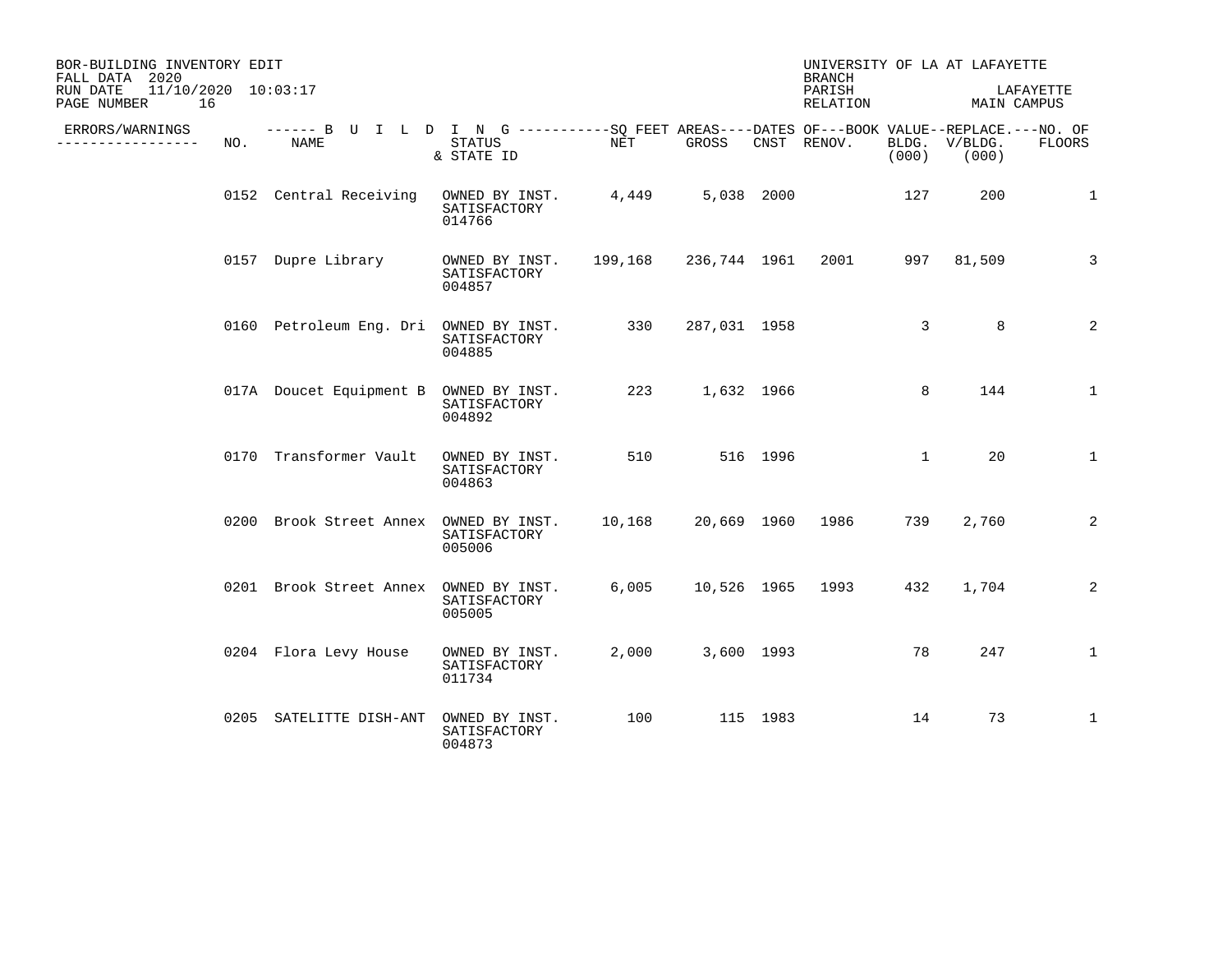| BOR-BUILDING INVENTORY EDIT<br>FALL DATA 2020        |     |                                                                                                            |                                          |        |             | UNIVERSITY OF LA AT LAFAYETTE<br><b>BRANCH</b> |                |                        |              |
|------------------------------------------------------|-----|------------------------------------------------------------------------------------------------------------|------------------------------------------|--------|-------------|------------------------------------------------|----------------|------------------------|--------------|
| 11/10/2020 10:03:17<br>RUN DATE<br>PAGE NUMBER<br>17 |     |                                                                                                            |                                          |        |             | PARISH<br>RELATION                             |                | MAIN CAMPUS            | LAFAYETTE    |
| ERRORS/WARNINGS<br>-------------                     | NO. | ------ B U I L D I N G -----------SQ FEET AREAS----DATES OF---BOOK VALUE--REPLACE.---NO. OF<br><b>NAME</b> | STATUS<br>& STATE ID                     | NET    | GROSS       | CNST RENOV.                                    | (000)          | BLDG. V/BLDG.<br>(000) | FLOORS       |
|                                                      |     | 0208 Zone 15 Parking Bo OWNED BY INST. 30 36 1995                                                          | SATISFACTORY<br>012232                   |        |             |                                                | $\overline{3}$ | 12                     | $\mathbf{1}$ |
|                                                      |     | 0209 Quadrangle Covered OWNED BY INST.                                                                     | SATISFACTORY<br>005055                   | 20,019 | 20,470 1937 |                                                | 41             | 2,405                  | $\mathbf{1}$ |
|                                                      |     | 0301 Tenant Dwelling 30 OWNED BY INST. 1,401 1,410 1939 1980                                               | SATISFACTORY<br>005235                   |        |             |                                                | 2              | 190                    | $\mathbf{1}$ |
|                                                      |     | 0304 Pump House (Cade)                                                                                     | OWNED BY INST.<br>SATISFACTORY<br>005228 |        | 41 42 1982  |                                                | $\mathbf{1}$   | $\mathbf{1}$           | $\mathbf{1}$ |
|                                                      |     | 0306 Beef Cattle Resear OWNED BY INST.                                                                     | SATISFACTORY<br>005233                   | 681    | 1,040 1982  |                                                | 68             | 545                    | $\mathbf{1}$ |
|                                                      |     | 0309 Work Chute & Holdi OWNED BY INST.                                                                     | SATISFACTORY<br>005241                   | 7,031  | 7,200 1982  |                                                | 91             | 529                    | $\mathbf{1}$ |
|                                                      |     | 0310 Equipment Shed (Ca OWNED BY INST.                                                                     | SATISFACTORY<br>005242                   | 500    | 4,848 1986  |                                                | 20             | 193                    | $\mathbf{1}$ |
|                                                      |     | 0313 Dairy Building & L OWNED BY INST.                                                                     | SATISFACTORY<br>005238                   | 3,298  | 5,550 1982  |                                                | 878            | 971                    | $\mathbf{1}$ |
|                                                      |     | 0314 Freestall Feed She OWNED BY INST. 12,475 12,973 1982                                                  | SATISFACTORY<br>005234                   |        |             |                                                | 550            | 843                    | $\mathbf{1}$ |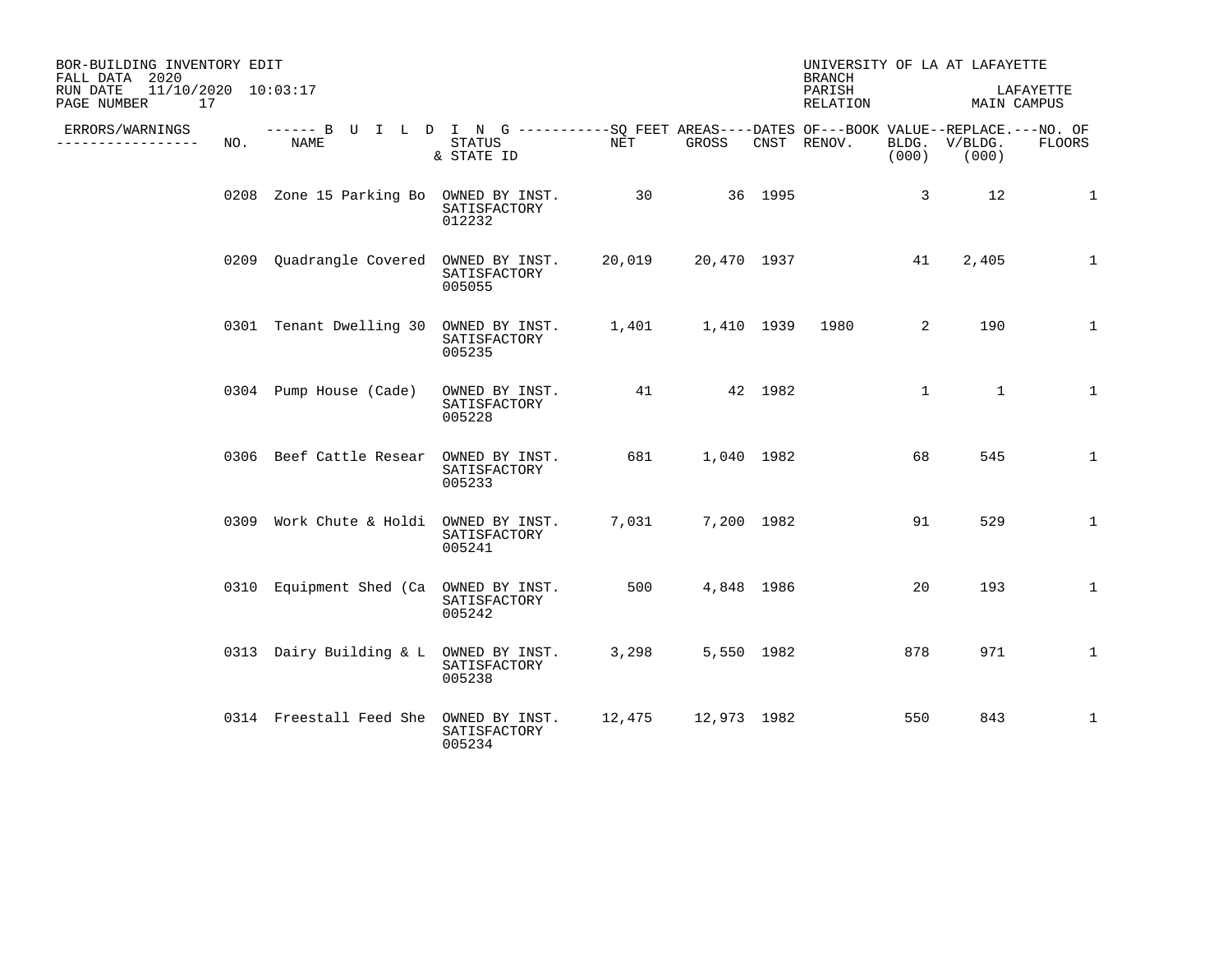| BOR-BUILDING INVENTORY EDIT<br>FALL DATA 2020            |     |                                                                                                    |                                          |       |                  | UNIVERSITY OF LA AT LAFAYETTE<br><b>BRANCH</b> |       |                        |              |
|----------------------------------------------------------|-----|----------------------------------------------------------------------------------------------------|------------------------------------------|-------|------------------|------------------------------------------------|-------|------------------------|--------------|
| $11/10/2020$ $10:03:17$<br>RUN DATE<br>PAGE NUMBER<br>18 |     |                                                                                                    |                                          |       |                  | PARISH<br>RELATION                             |       | MAIN CAMPUS            | LAFAYETTE    |
| ERRORS/WARNINGS<br>______________                        | NO. | ------ B U I L D I N G ----------SO FEET AREAS----DATES OF---BOOK VALUE--REPLACE.---NO. OF<br>NAME | STATUS<br>& STATE ID                     | NET   | GROSS            | CNST RENOV.                                    | (000) | BLDG. V/BLDG.<br>(000) | FLOORS       |
|                                                          |     | 0317 Maternity Barn & C OWNED BY INST.                                                             | SATISFACTORY<br>005229                   | 2,712 | 2,880 1982       |                                                | 73    | 115                    | 1            |
|                                                          |     | 0318 Hay Storage Barn (                                                                            | OWNED BY INST.<br>SATISFACTORY<br>005230 | 2,184 | 2,400 1982       |                                                | 42    | 96                     | $\mathbf{1}$ |
|                                                          |     | 0319 Tractor Shed (Cade OWNED BY INST.                                                             | SATISFACTORY<br>005227                   |       | 6,210 6,335 1982 |                                                | 3     | 411                    | $\mathbf{1}$ |
|                                                          |     | 0326 Tenant Dwelling 32 OWNED BY INST.                                                             | SATISFACTORY<br>005232                   |       | 1,105 1,170 1965 |                                                | 17    | 64                     | $\mathbf{1}$ |
|                                                          |     | 0329 Dairy Supt. House                                                                             | OWNED BY INST.<br>SATISFACTORY<br>005236 |       | 1,147 1,362 1940 | 2000                                           | 3     | 61                     | $\mathbf{1}$ |
|                                                          |     | 033A Brick Storage Bldg                                                                            | OWNED BY INST.<br>SATISFACTORY<br>004891 | 81    | 86 1933          |                                                | 14    | $\mathbf{1}$           | 1            |
|                                                          |     | 0330 Tenant Dwelling 33 OWNED BY INST.                                                             | SATISFACTORY<br>005231                   |       | 1,139 1,208 1939 |                                                | 2     | 66                     | $\mathbf{1}$ |
|                                                          |     | 0332 Cade Solar House                                                                              | OWNED BY INST.<br>SATISFACTORY<br>005239 | 1,383 |                  | 1,698 1980 1981                                | 45    | 76                     | $\mathbf{1}$ |
|                                                          |     | 0333 Tool Shed (Cade)                                                                              | OWNED BY INST.<br>SATISFACTORY<br>005243 | 388   | 425 1982         |                                                | 1     | $\mathbf{1}$           | $\mathbf{1}$ |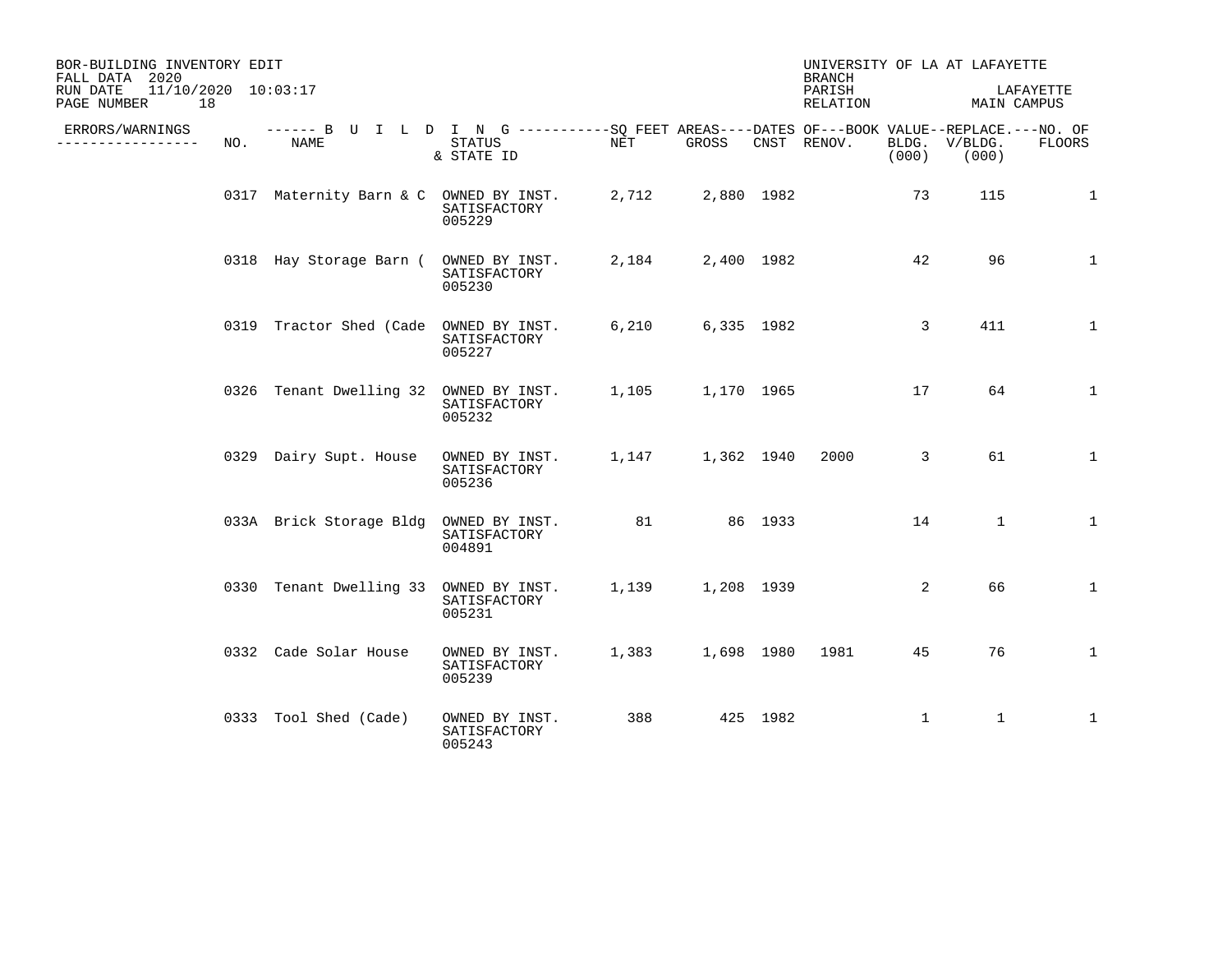| BOR-BUILDING INVENTORY EDIT<br>FALL DATA 2020        |     |                                                                                                           |                                          |       |            |          | UNIVERSITY OF LA AT LAFAYETTE<br><b>BRANCH</b> |                |                        |              |
|------------------------------------------------------|-----|-----------------------------------------------------------------------------------------------------------|------------------------------------------|-------|------------|----------|------------------------------------------------|----------------|------------------------|--------------|
| 11/10/2020 10:03:17<br>RUN DATE<br>19<br>PAGE NUMBER |     |                                                                                                           |                                          |       |            |          | PARISH<br>RELATION                             |                | MAIN CAMPUS            | LAFAYETTE    |
| ERRORS/WARNINGS<br>---------------                   | NO. | ------ B U I L D I N G ----------SQ FEET AREAS----DATES OF---BOOK VALUE--REPLACE.---NO. OF<br><b>NAME</b> | STATUS<br>& STATE ID                     | NET   | GROSS      |          | CNST RENOV.                                    | (000)          | BLDG. V/BLDG.<br>(000) | FLOORS       |
|                                                      |     | 0355 Acadiana Conservat OWNED BY INST.                                                                    | SATISFACTORY<br>005240                   | 1,708 | 1,806 1955 |          |                                                | 5              | 81                     | $\mathbf{1}$ |
|                                                      |     | 0360 Sheep Feed Barn (C OWNED BY INST.                                                                    | SATISFACTORY<br>011882                   | 1,628 | 1,643 1993 |          |                                                | $\overline{2}$ | 32                     | $\mathbf{1}$ |
|                                                      |     | 0361 Sheep Shed (Cade)                                                                                    | OWNED BY INST.<br>SATISFACTORY<br>011883 | 1,109 | 1,128 1993 |          |                                                | $\mathbf{1}$   | 22                     | $\mathbf{1}$ |
|                                                      |     | 037A Fletcher Equipment                                                                                   | OWNED BY INST.<br>SATISFACTORY<br>004883 | 535   | 1,082 1977 |          |                                                | 8              | 97                     | $\mathbf{1}$ |
|                                                      |     | 0370 Pump House (Cade)                                                                                    | OWNED BY INST.<br>SATISFACTORY<br>011710 | 98    |            | 100 1990 |                                                | $\mathbf{1}$   | $\mathbf{1}$           | $\mathbf{1}$ |
|                                                      |     | 0371 Swine Facility (Ca OWNED BY INST.                                                                    | SATISFACTORY<br>011709                   | 1,986 | 2,000 1994 |          |                                                | 8              | 20                     | $\mathbf{1}$ |
|                                                      |     | 0372 Crawfish Storage B                                                                                   | OWNED BY INST.<br>SATISFACTORY<br>005237 | 268   |            | 288 1984 |                                                | 5              | 16                     | $\mathbf{1}$ |
|                                                      |     | 0401 Creamery                                                                                             | OWNED BY INST.<br>SATISFACTORY<br>005011 | 4,668 | 6,744 1950 |          |                                                | 259            | 809                    | $\mathbf{1}$ |
|                                                      |     | 0404 Coliseum Equipment                                                                                   | OWNED BY INST.<br>SATISFACTORY<br>005051 | 754   | 2,600 1976 |          |                                                | 26             | 234                    | $\mathbf{1}$ |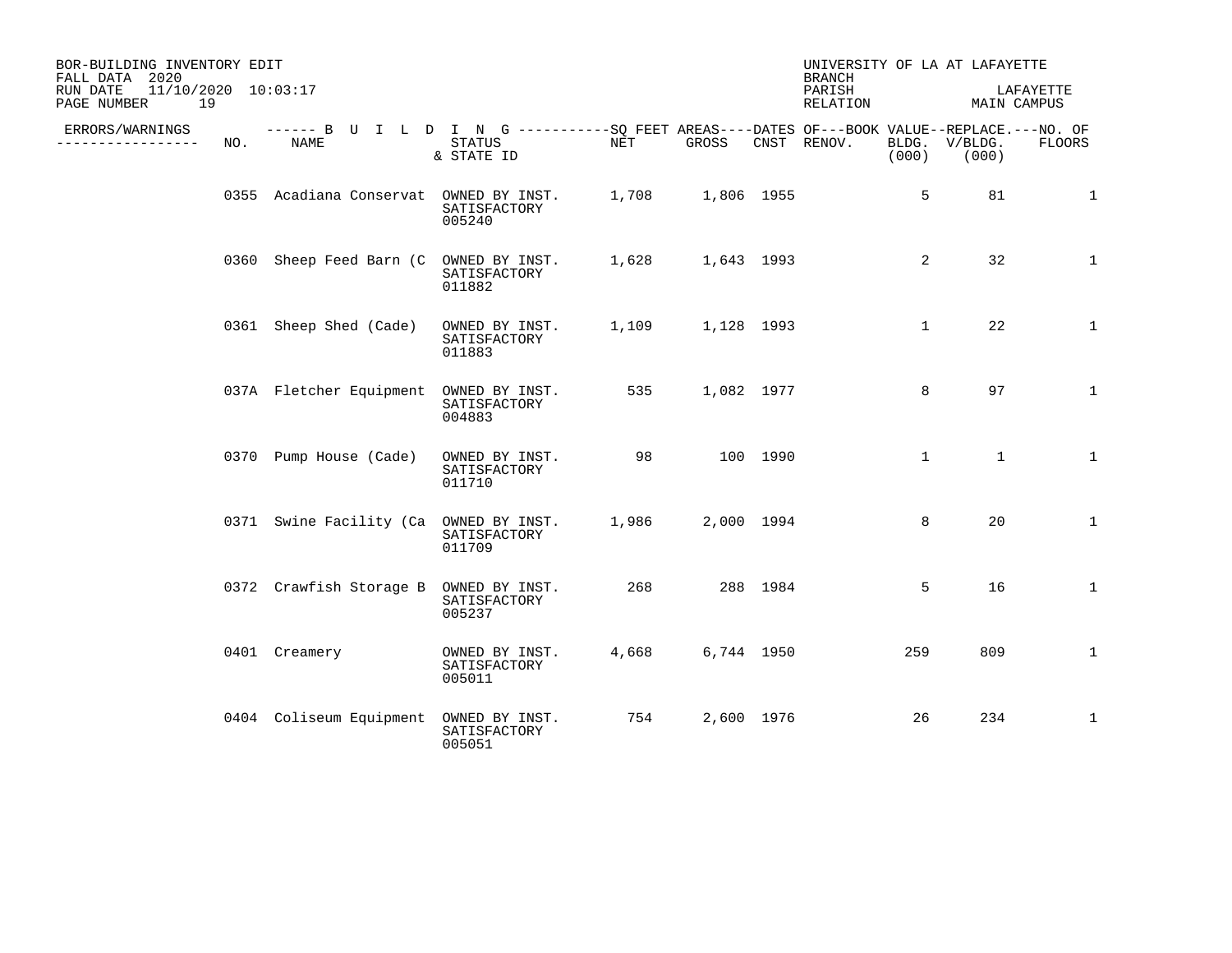| BOR-BUILDING INVENTORY EDIT<br>FALL DATA 2020        |     |                                                                                                           |                                          |        |                    |          | UNIVERSITY OF LA AT LAFAYETTE<br><b>BRANCH</b> |       |                        |               |
|------------------------------------------------------|-----|-----------------------------------------------------------------------------------------------------------|------------------------------------------|--------|--------------------|----------|------------------------------------------------|-------|------------------------|---------------|
| 11/10/2020 10:03:17<br>RUN DATE<br>20<br>PAGE NUMBER |     |                                                                                                           |                                          |        |                    |          | PARISH<br>RELATION                             |       | MAIN CAMPUS            | LAFAYETTE     |
| ERRORS/WARNINGS<br>--------------                    | NO. | ------ B U I L D I N G ----------SO FEET AREAS----DATES OF---BOOK VALUE--REPLACE.---NO. OF<br><b>NAME</b> | <b>STATUS</b><br>& STATE ID              | NET    | GROSS              |          | CNST RENOV.                                    | (000) | BLDG. V/BLDG.<br>(000) | <b>FLOORS</b> |
|                                                      |     | 0405 Blackham Coliseum                                                                                    | OWNED BY INST.<br>SATISFACTORY<br>005017 |        |                    |          | 26,174 71,711 1948 1996                        | 612   | 5,736                  | 1             |
|                                                      |     | 0406 Exhibit Barn B                                                                                       | OWNED BY INST.<br>SATISFACTORY<br>005018 | 14,170 | 14,520 1952 1986   |          |                                                | 3     | 566                    | $\mathbf{1}$  |
|                                                      |     | 0407 Exhibit Barn C                                                                                       | OWNED BY INST.<br>SATISFACTORY<br>005019 |        | 30,432 31,922 1966 |          |                                                | 10    | 1,276                  | $\mathbf{1}$  |
|                                                      |     | 0408 Exhibit Barn D                                                                                       | OWNED BY INST.<br>SATISFACTORY<br>005020 | 22,709 | 23,012 1952        |          |                                                | 4     | 446                    | $\mathbf{1}$  |
|                                                      |     | 0409 Exhibit Barn E                                                                                       | OWNED BY INST.<br>SATISFACTORY<br>005021 | 3,896  | 4,188 1955         |          |                                                | 63    | 95                     | $\mathbf{1}$  |
|                                                      |     | 041A Billeaud Mechanica                                                                                   | OWNED BY INST.<br>SATISFACTORY<br>004896 | 458    |                    | 522 1958 |                                                | 104   | 10                     | 1             |
|                                                      |     | 041B Billeaud Greenhous                                                                                   | OWNED BY INST.<br>SATISFACTORY<br>004886 | 1,131  | 1,308 1958         |          |                                                | 8     | 60                     | $\mathbf{1}$  |
|                                                      |     | 041C Billeaud Hall Grnh OWNED BY INST.                                                                    | SATISFACTORY<br>011907                   | 1,396  | 1,419 1994         |          |                                                | 13    | 39                     | $\mathbf{1}$  |
|                                                      |     | 0410 Exhibit Barn F                                                                                       | OWNED BY INST.<br>SATISFACTORY<br>005048 | 3,995  | 4,107 1955         |          |                                                | 88    | 133                    | $\mathbf{1}$  |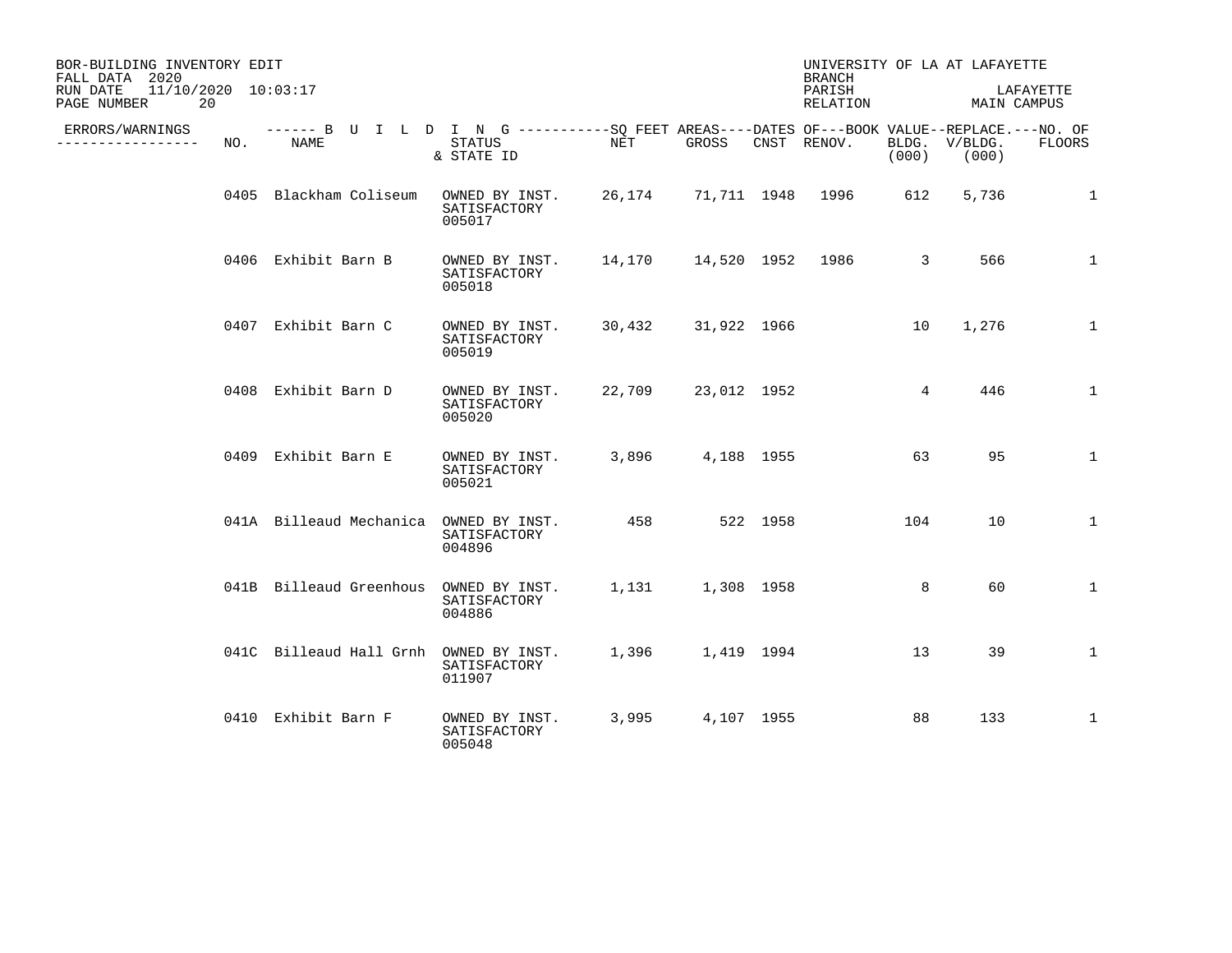| BOR-BUILDING INVENTORY EDIT<br>FALL DATA 2020        |     |                                                                                                           |                                          |       |            |            | UNIVERSITY OF LA AT LAFAYETTE<br><b>BRANCH</b> |                 |                        |              |
|------------------------------------------------------|-----|-----------------------------------------------------------------------------------------------------------|------------------------------------------|-------|------------|------------|------------------------------------------------|-----------------|------------------------|--------------|
| RUN DATE<br>11/10/2020 10:03:17<br>PAGE NUMBER<br>21 |     |                                                                                                           |                                          |       |            |            | PARISH<br>RELATION                             |                 | MAIN CAMPUS            | LAFAYETTE    |
| ERRORS/WARNINGS<br>---------------                   | NO. | ------ B U I L D I N G ----------SO FEET AREAS----DATES OF---BOOK VALUE--REPLACE.---NO. OF<br><b>NAME</b> | STATUS<br>& STATE ID                     | NET   | GROSS      |            | CNST RENOV.                                    | (000)           | BLDG. V/BLDG.<br>(000) | FLOORS       |
|                                                      |     | 0411 Exhibit Barn G                                                                                       | OWNED BY INST.<br>SATISFACTORY<br>005056 | 2,268 |            | 2,310 1976 |                                                | $4\overline{ }$ | 47                     | 1            |
|                                                      |     | 0412 Tenant Dwelling (C OWNED BY INST.                                                                    | SATISFACTORY<br>011798                   | 5,317 |            | 5,625 1990 |                                                | $\overline{2}$  | 204                    | $\mathbf{1}$ |
|                                                      |     | 0413 Horticulture Compl                                                                                   | OWNED BY INST.<br>SATISFACTORY<br>005012 | 9,145 |            | 9,257 1961 |                                                | 5               | 833                    | $\mathbf{1}$ |
|                                                      |     | 0414 Horticulture Pump                                                                                    | OWNED BY INST.<br>SATISFACTORY<br>005022 | 34    |            | 36 1940    |                                                | $\mathbf{1}$    | 47                     | $\mathbf{1}$ |
|                                                      |     | 0415 Blackham LAGCO Bld                                                                                   | OWNED BY INST.<br>SATISFACTORY<br>011799 | 662   |            | 775 1990   |                                                | 34              | 108                    | $\mathbf{1}$ |
|                                                      |     | 0416 Horticulture Compl                                                                                   | OWNED BY INST.<br>SATISFACTORY<br>005012 | 2,769 |            | 2,900 1951 |                                                | $\overline{2}$  | 261                    | $\mathbf{1}$ |
|                                                      |     | 0417 Horticulture Compl                                                                                   | OWNED BY INST.<br>SATISFACTORY<br>005012 | 2,830 |            | 2,900 1951 |                                                | $\overline{2}$  | 261                    | $\mathbf{1}$ |
|                                                      |     | 0418 Horticulture Compl                                                                                   | OWNED BY INST.<br>SATISFACTORY<br>005012 | 1,791 | 1,800 1960 |            |                                                | 2               | 162                    | $\mathbf{1}$ |
|                                                      |     | 0420 Ira Nelson Center                                                                                    | OWNED BY INST.<br>SATISFACTORY<br>005039 | 4,847 | 6,460 1961 |            |                                                | 667             | 815                    | 1            |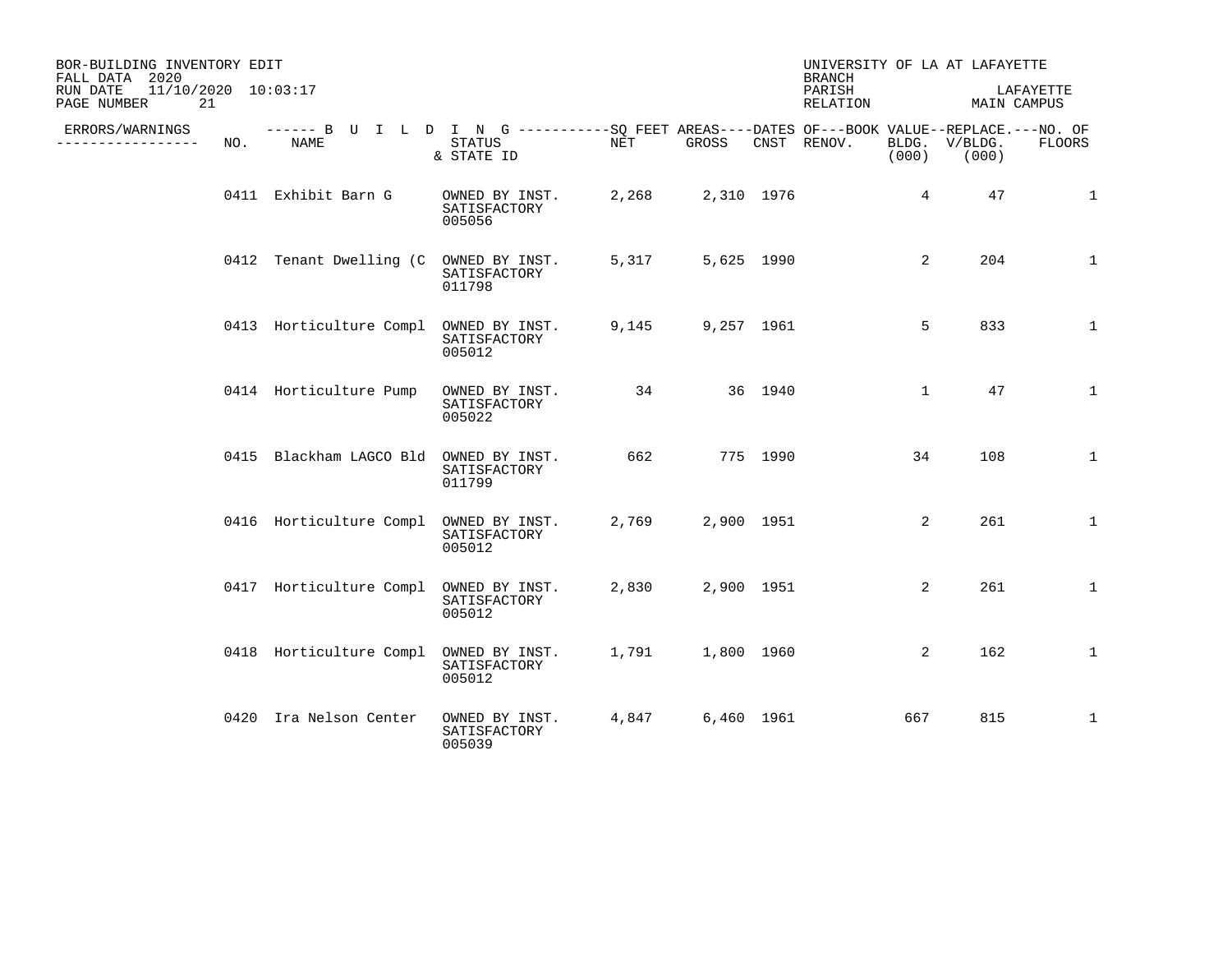| BOR-BUILDING INVENTORY EDIT<br>FALL DATA 2020        |     |                                        |                                                                                                                    |       |                  | UNIVERSITY OF LA AT LAFAYETTE<br><b>BRANCH</b> |                 |                        |               |
|------------------------------------------------------|-----|----------------------------------------|--------------------------------------------------------------------------------------------------------------------|-------|------------------|------------------------------------------------|-----------------|------------------------|---------------|
| 11/10/2020 10:03:17<br>RUN DATE<br>22<br>PAGE NUMBER |     |                                        |                                                                                                                    |       |                  | PARISH<br>RELATION                             |                 | MAIN CAMPUS            | LAFAYETTE     |
| ERRORS/WARNINGS<br>. <u>.</u>                        | NO. | NAME                                   | ------ B U I L D I N G ----------SO FEET AREAS----DATES OF---BOOK VALUE--REPLACE.---NO. OF<br>STATUS<br>& STATE ID | NET   | GROSS            | CNST RENOV.                                    | (000)           | BLDG. V/BLDG.<br>(000) | <b>FLOORS</b> |
|                                                      |     |                                        | 0422 Greenhouse null Ga OWNED BY INST. 1,100 1,153 1958<br>SATISFACTORY<br>005050                                  |       |                  |                                                | $4\overline{ }$ | 77                     | $\mathbf{1}$  |
|                                                      |     | 0423 Greenhouse Researc OWNED BY INST. | SATISFACTORY<br>005053                                                                                             |       | 1,283 1,374 1961 |                                                | 52              | 55                     | $\mathbf{1}$  |
|                                                      |     | 0424 Greenhouse Reaseac OWNED BY INST. | SATISFACTORY<br>005052                                                                                             |       | 2,033 2,100 1961 |                                                | 52              | 55                     | $\mathbf{1}$  |
|                                                      |     | 0425 Center For Greenho OWNED BY INST. | SATISFACTORY<br>005046                                                                                             | 2,880 | 23,077 1963      |                                                | $\mathbf{1}$    | 923                    | $\mathbf{1}$  |
|                                                      |     | 0428 Tractor Shed (Col.                | OWNED BY INST.<br>SATISFACTORY<br>005023                                                                           |       | 2,704 2,850 1940 |                                                | 32              | 130                    | $\mathbf{1}$  |
|                                                      |     | 0429 Storage Shed (Col. OWNED BY INST. | SATISFACTORY<br>005024                                                                                             | 807   | 848 1941         |                                                | 9               | 44                     | $\mathbf{1}$  |
|                                                      |     | 0451 Tenant Dwelling (I OWNED BY INST. | SATISFACTORY<br>005013                                                                                             |       | 1,200 1,883 1938 |                                                | 3               | 234                    | $\mathbf{1}$  |
|                                                      |     | 0452 Mule Barn                         | OWNED BY INST.<br>SATISFACTORY<br>005025                                                                           | 2,108 | 2,233 1940       |                                                | 27              | 73                     | $\mathbf{1}$  |
|                                                      |     | 0453 Potato Barn                       | OWNED BY INST.<br>SATISFACTORY<br>005026                                                                           |       | 1,290 1,442 1938 |                                                | 15              | 43                     | $\mathbf{1}$  |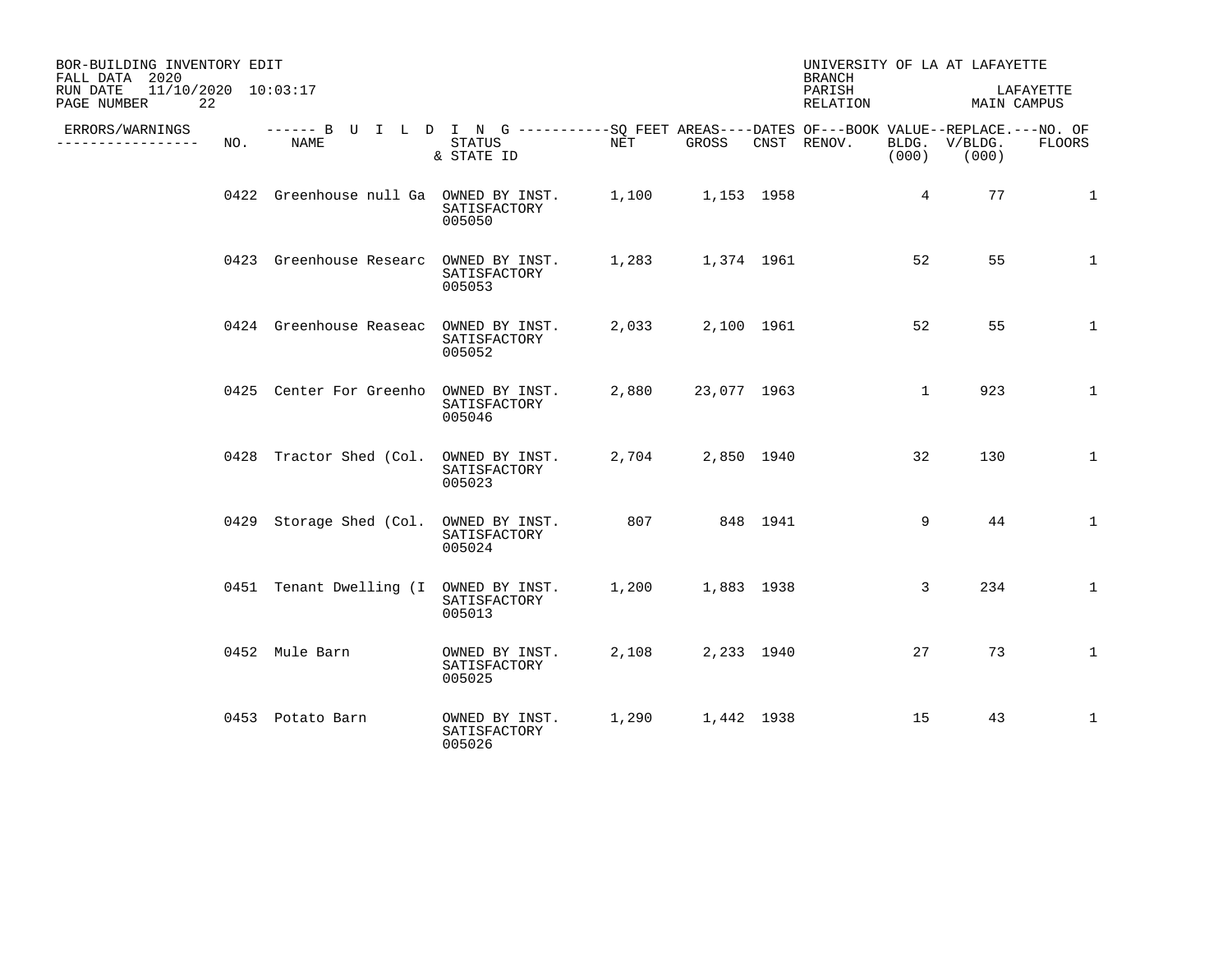| BOR-BUILDING INVENTORY EDIT<br>FALL DATA 2020        |     |                                                                                                     |                                          |                                                                                  |                   |         | <b>BRANCH</b>         |       | UNIVERSITY OF LA AT LAFAYETTE |              |
|------------------------------------------------------|-----|-----------------------------------------------------------------------------------------------------|------------------------------------------|----------------------------------------------------------------------------------|-------------------|---------|-----------------------|-------|-------------------------------|--------------|
| 11/10/2020 10:03:17<br>RUN DATE<br>PAGE NUMBER<br>23 |     |                                                                                                     |                                          |                                                                                  |                   |         | PARISH<br>RELATION    |       | MAIN CAMPUS                   | LAFAYETTE    |
| ERRORS/WARNINGS<br>-----------------                 | NO. | ------ B U I L D I N G -----------SQ FEET AREAS----DATES OF---BOOK VALUE--REPLACE.---NO. OF<br>NAME | STATUS<br>& STATE ID                     | NET                                                                              | GROSS             |         | CNST RENOV.           | (000) | BLDG. V/BLDG.<br>(000)        | FLOORS       |
|                                                      |     | 0454 Tenant Dwelling (C OWNED BY INST. 1,739 1,801 1940                                             | SATISFACTORY<br>005027                   |                                                                                  |                   |         |                       | 2     | 207                           | 1            |
|                                                      |     | 0455 Greenhouse (Col. R OWNED BY INST.                                                              | SATISFACTORY<br>005016                   |                                                                                  | 1,104 1,160 1950  |         |                       | 2     | 25                            | 1            |
|                                                      |     | 046A Griffin Mechanical OWNED BY INST.                                                              | SATISFACTORY<br>004894                   |                                                                                  | 2,481 2,730 1972  |         |                       | 27    | 538                           | $\mathbf{1}$ |
|                                                      |     | 0465 La Accelerator Cen OWNED BY INST.                                                              | SATISFACTORY<br>009546                   |                                                                                  |                   |         | 12,128 13,996 1981 74 |       | 1,304                         | $\mathbf{1}$ |
|                                                      |     | 047A Arbolada Office                                                                                | OWNED BY INST.<br>SATISFACTORY<br>005009 |                                                                                  | 310 360 1940 1985 |         |                       | 217   | 20                            | $\mathbf{1}$ |
|                                                      |     | 0470 Tenant Dwelling (R OWNED BY INST.                                                              | SATISFACTORY<br>005029                   |                                                                                  | 1,163 1,293 1940  |         |                       | 2     | 58                            | $\mathbf{1}$ |
|                                                      |     | 0479 Print Shop Storage OWNED BY INST.                                                              | SATISFACTORY<br>005040                   | 803 878 1970                                                                     |                   |         |                       | 35    | 69                            | $\mathbf{1}$ |
|                                                      |     | 0480 Print Shop & Offic OWNED BY INST.                                                              | SATISFACTORY<br>005060                   |                                                                                  |                   |         |                       | 142   | 1,488                         | $\mathbf{1}$ |
|                                                      |     | 0481 Main Campus Lighti OWNED BY INST.                                                              | SATISFACTORY<br>005054                   | $\mathbf{1}$ and $\mathbf{1}$ and $\mathbf{1}$ and $\mathbf{1}$ and $\mathbf{1}$ |                   | 70 1996 |                       | 41    | 233                           | $\mathbf{1}$ |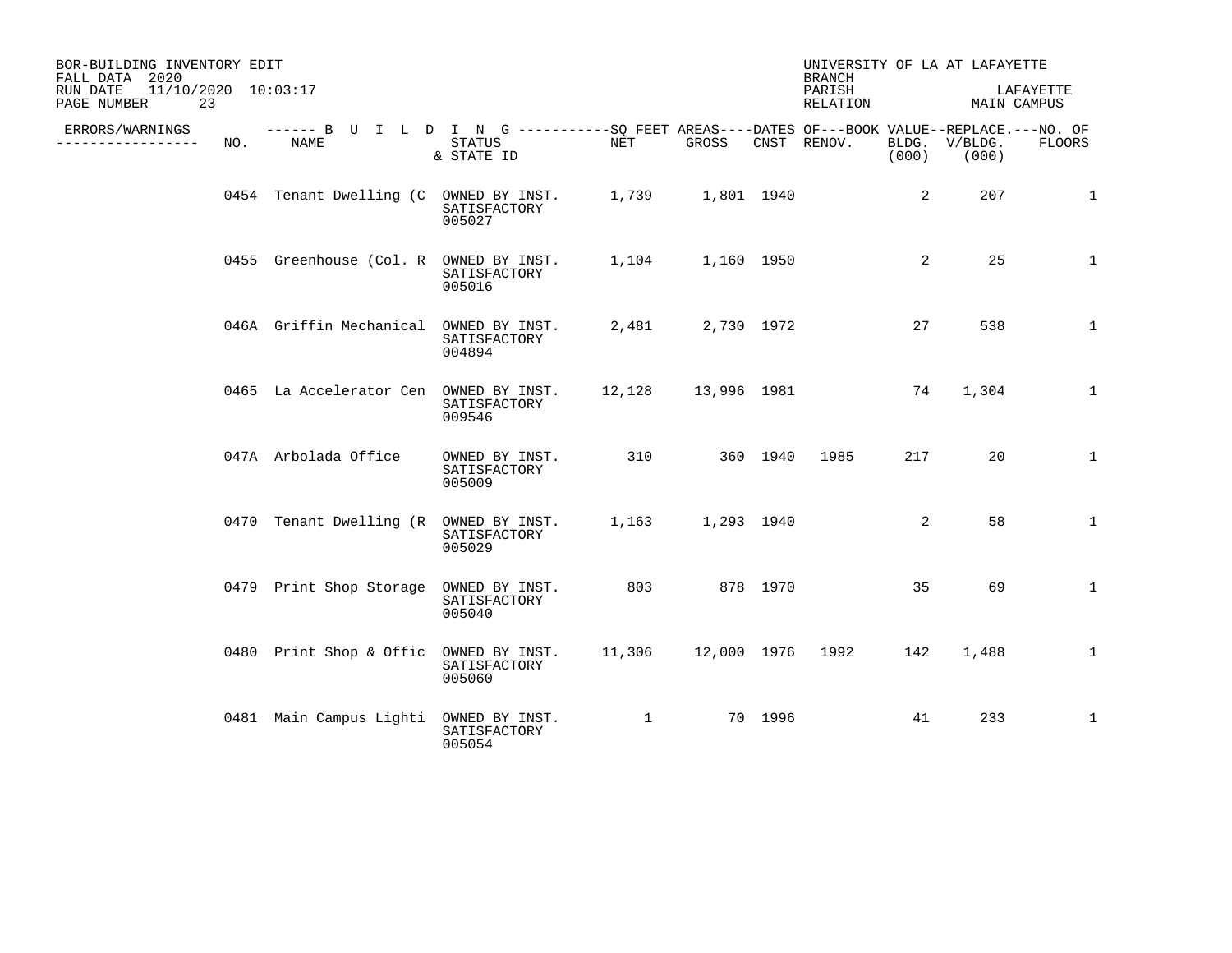| BOR-BUILDING INVENTORY EDIT<br>FALL DATA 2020        |     |                                                                                                    |                                          |              |            |          | UNIVERSITY OF LA AT LAFAYETTE<br><b>BRANCH</b> |              |                        |               |
|------------------------------------------------------|-----|----------------------------------------------------------------------------------------------------|------------------------------------------|--------------|------------|----------|------------------------------------------------|--------------|------------------------|---------------|
| 11/10/2020 10:03:17<br>RUN DATE<br>24<br>PAGE NUMBER |     |                                                                                                    |                                          |              |            |          | PARISH<br>RELATION                             |              | MAIN CAMPUS            | LAFAYETTE     |
| ERRORS/WARNINGS<br>----------------                  | NO. | ------ B U I L D I N G ----------SQ FEET AREAS----DATES OF---BOOK VALUE--REPLACE.---NO. OF<br>NAME | STATUS<br>& STATE ID                     | NET          | GROSS      |          | CNST RENOV.                                    | (000)        | BLDG. V/BLDG.<br>(000) | <b>FLOORS</b> |
|                                                      |     | 0482 Cajun Field Bus St OWNED BY INST.                                                             | SATISFACTORY<br>012194                   | $\mathbf{1}$ |            | 312 1979 |                                                | 9            | 10                     | $\mathbf{1}$  |
|                                                      |     | 0483 Cajun Field Bus St OWNED BY INST.                                                             | SATISFACTORY<br>012195                   | $\mathbf{1}$ |            | 312 1979 |                                                | 9            | 10                     | $\mathbf{1}$  |
|                                                      |     | 0485 Cajun Field Ticket OWNED BY INST.                                                             | SATISFACTORY<br>012197                   | 55           |            | 66 1971  |                                                | 6            | 8                      | $\mathbf{1}$  |
|                                                      |     | 0486 Cajun Field Ticket OWNED BY INST.                                                             | SATISFACTORY<br>012198                   | 55           |            | 66 1971  |                                                | 6            | 8                      | $\mathbf{1}$  |
|                                                      |     | 0487 Cajun Field Ticket OWNED BY INST.                                                             | SATISFACTORY<br>012199                   | 55           |            | 66 1971  |                                                | $\mathbf{1}$ | $\mathbf{1}$           | $\mathbf{1}$  |
|                                                      |     | 052A Rougeou Equipment                                                                             | OWNED BY INST.<br>SATISFACTORY<br>009545 | 128          |            | 160 1988 |                                                | 8            | 25                     | $\mathbf{1}$  |
|                                                      |     | 0560 Tenant Dwelling (D OWNED BY INST.                                                             | SATISFACTORY<br>005066                   | 1,375        | 1,684 1947 |          |                                                | 2            | 101                    | $\mathbf{1}$  |
|                                                      |     | 0599 KRVS Radio Tower & OWNED BY INST.                                                             | SATISFACTORY<br>004953                   | 100          |            | 216 1982 |                                                | 138          | 617                    | $\mathbf{1}$  |
|                                                      |     | 062C Fleur Des Lis Food OWNED BY INST.                                                             | SATISFACTORY<br>004946                   | 6,851        | 8,185 2003 |          |                                                | 777          | 1,001                  | $\mathbf{1}$  |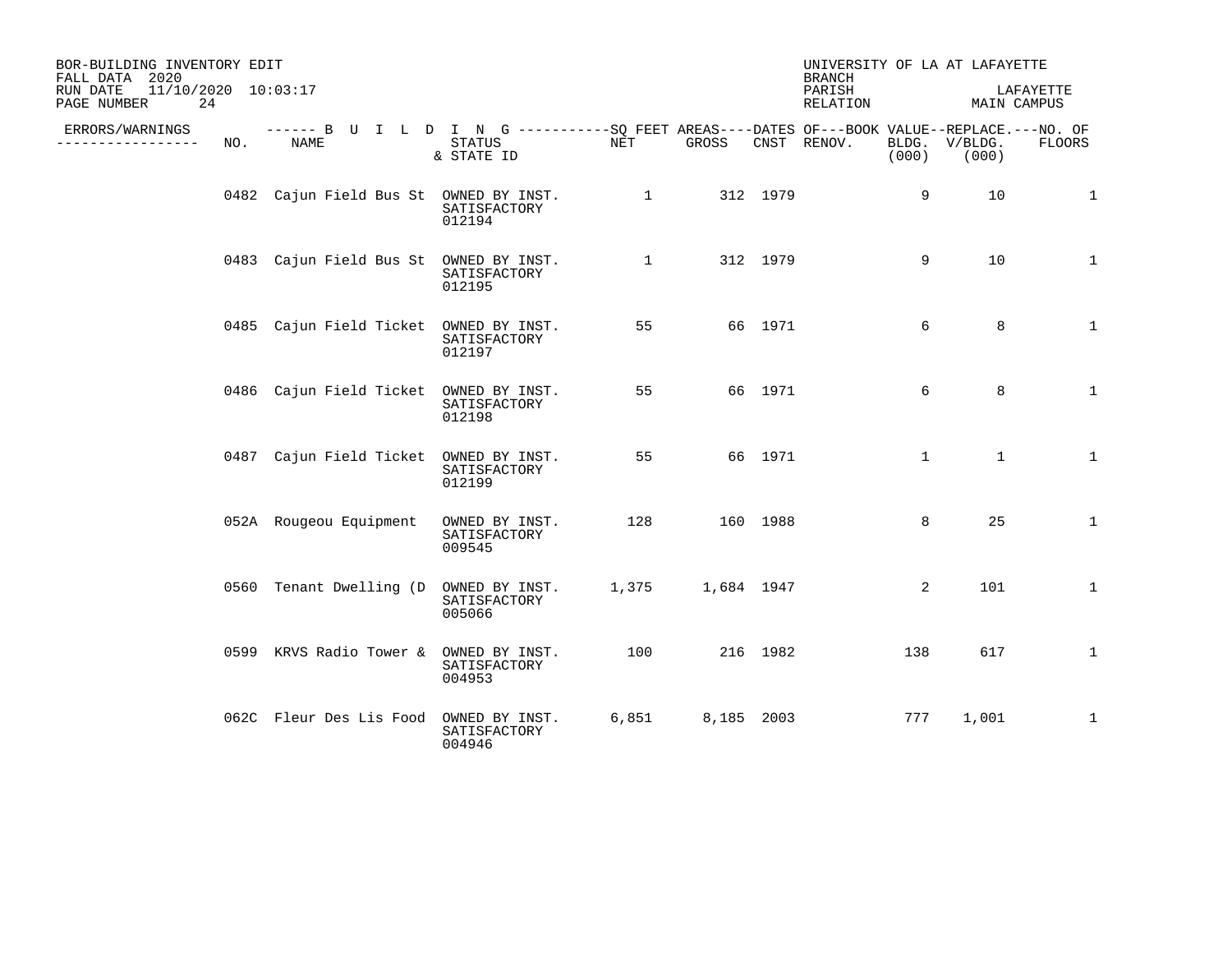| BOR-BUILDING INVENTORY EDIT<br>FALL DATA 2020        |     |                                                                                                           |                                          |        |       |            |                    |       | UNIVERSITY OF LA AT LAFAYETTE |               |
|------------------------------------------------------|-----|-----------------------------------------------------------------------------------------------------------|------------------------------------------|--------|-------|------------|--------------------|-------|-------------------------------|---------------|
| 11/10/2020 10:03:17<br>RUN DATE<br>25<br>PAGE NUMBER |     |                                                                                                           |                                          |        |       |            | PARISH<br>RELATION |       | LAFAYETTE<br>MAIN CAMPUS      |               |
| ERRORS/WARNINGS<br>------------                      | NO. | ------ B U I L D I N G ----------SQ FEET AREAS----DATES OF---BOOK VALUE--REPLACE.---NO. OF<br><b>NAME</b> | <b>STATUS</b><br>& STATE ID              | NET    | GROSS |            | CNST RENOV.        | (000) | BLDG. V/BLDG.<br>(000)        | <b>FLOORS</b> |
|                                                      |     | 062D Stokes Mechanical                                                                                    | OWNED BY INST.<br>SATISFACTORY<br>004947 | 1,841  |       | 2,063 1967 | 2019               | 14    | 300                           | $\mathbf{1}$  |
|                                                      |     | 0627 Primate Rsch/Path                                                                                    | OWNED BY INST.<br>SATISFACTORY<br>004768 | 10,884 |       |            | 20,179 1961 1995   | 1,004 | 4,005                         | 3             |
|                                                      |     | 0628 Primate Clinical C OWNED BY INST.                                                                    | SATISFACTORY<br>004769                   | 13,927 |       |            | 19,044 1961 1995   | 941   | 3,927                         | 3             |
|                                                      |     | 0629 Colony & Lab Bldg                                                                                    | OWNED BY INST.<br>SATISFACTORY<br>004770 | 13,726 |       |            | 28,771 1961 1995   | 1,394 | 4,651                         | 3             |
|                                                      |     | 0630 Building 30                                                                                          | OWNED BY INST.<br>SATISFACTORY<br>004772 | 21,209 |       |            | 28,961 1961        | 1,301 | 5,914                         | 3             |
|                                                      |     | 0631 Stor. Bldg./Was Au                                                                                   | OWNED BY INST.<br>SATISFACTORY<br>004771 | 255    |       |            | 605 1961 1994      | 7     | 60                            | $\mathbf{1}$  |
|                                                      |     | 0632 Primate Iso Test F                                                                                   | OWNED BY INST.<br>SATISFACTORY<br>004776 | 1,470  |       | 1,633 1980 |                    | 82    | 245                           | $\mathbf{1}$  |
|                                                      |     | 0633 Primate Nursery/Pe                                                                                   | OWNED BY INST.<br>SATISFACTORY<br>004777 | 1,946  |       | 2,291 1978 | 1992               | 34    | 284                           | $\mathbf{1}$  |
|                                                      |     | 0636 Large Animal Lab a                                                                                   | OWNED BY INST.<br>SATISFACTORY<br>004775 | 2,671  |       | 3,303 1978 | 1990               | 139   | 417                           | $\mathbf{1}$  |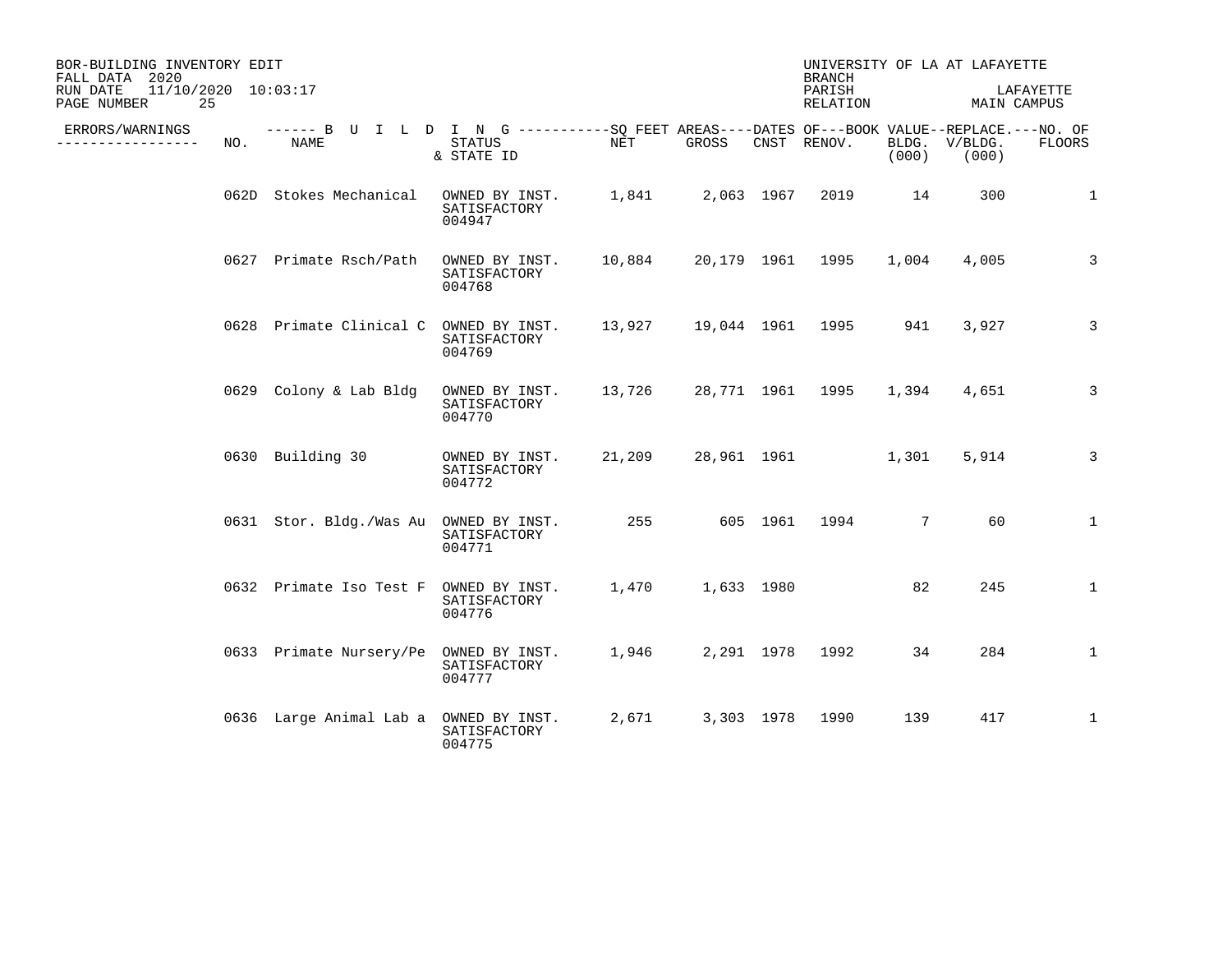| BOR-BUILDING INVENTORY EDIT<br>FALL DATA 2020        |      |                                                                                                           |                                          |            |            |            |                    | UNIVERSITY OF LA AT LAFAYETTE<br><b>BRANCH</b> |                  |                          |  |
|------------------------------------------------------|------|-----------------------------------------------------------------------------------------------------------|------------------------------------------|------------|------------|------------|--------------------|------------------------------------------------|------------------|--------------------------|--|
| 11/10/2020 10:03:17<br>RUN DATE<br>26<br>PAGE NUMBER |      |                                                                                                           |                                          |            |            |            | PARISH<br>RELATION |                                                |                  | LAFAYETTE<br>MAIN CAMPUS |  |
| ERRORS/WARNINGS<br>-----------                       | NO.  | ------ B U I L D I N G ----------SO FEET AREAS----DATES OF---BOOK VALUE--REPLACE.---NO. OF<br><b>NAME</b> | <b>STATUS</b><br>& STATE ID              | <b>NET</b> | GROSS      |            | CNST RENOV.        | BLDG.<br>(000)                                 | V/BLDG.<br>(000) | <b>FLOORS</b>            |  |
|                                                      |      | 0637 Maintenance Shop ( OWNED BY INST.                                                                    | SATISFACTORY<br>004773                   | 2,830      |            |            | 3,568 1968 1994    | 59                                             | 244              | $\mathbf{1}$             |  |
|                                                      |      | 0638 Boat Shed null (NI OWNED BY INST.                                                                    | SATISFACTORY<br>004774                   | 2,356      |            | 2,436 1978 |                    | 31                                             | 177              | $\mathbf{1}$             |  |
|                                                      |      | 0641 Primate Colony-Bld OWNED BY INST.                                                                    | SATISFACTORY<br>011783                   | 4,236      |            |            | 8,049 1989 1997    | 124                                            | 1,051            | $\mathbf{1}$             |  |
|                                                      |      | 0642 Primate Colony-Bld                                                                                   | OWNED BY INST.<br>SATISFACTORY<br>011781 | 798        |            | 934 1991   |                    | 65                                             | 50               | $\mathbf{1}$             |  |
|                                                      |      | 0643 Primate Colony-Vet                                                                                   | OWNED BY INST.<br>SATISFACTORY<br>011780 | 879        |            | 990 1991   |                    | 85                                             | 184              | $\mathbf{1}$             |  |
|                                                      |      | 0644 Primate Colony-Bld                                                                                   | OWNED BY INST.<br>SATISFACTORY<br>011779 | 3,848      |            | 5,745 1991 | 1997               | 195                                            | 826              | $\mathbf{1}$             |  |
|                                                      |      | 0645 Primate Colony-Bld                                                                                   | OWNED BY INST.<br>SATISFACTORY<br>011778 | 2,785      |            | 4,622 1991 |                    | 374                                            | 649              | $\mathbf{1}$             |  |
|                                                      | 0646 | Cage Wash Building                                                                                        | OWNED BY INST.<br>SATISFACTORY<br>011776 | 1,120      | 1,398 1990 |            |                    | 145                                            | 361              | $\mathbf{1}$             |  |
|                                                      |      | 0647 Colony-Vet Hosp.Bl                                                                                   | OWNED BY INST.<br>SATISFACTORY<br>011777 | 2,449      |            | 8,265 1994 |                    | 519                                            | 668              | $\mathbf{1}$             |  |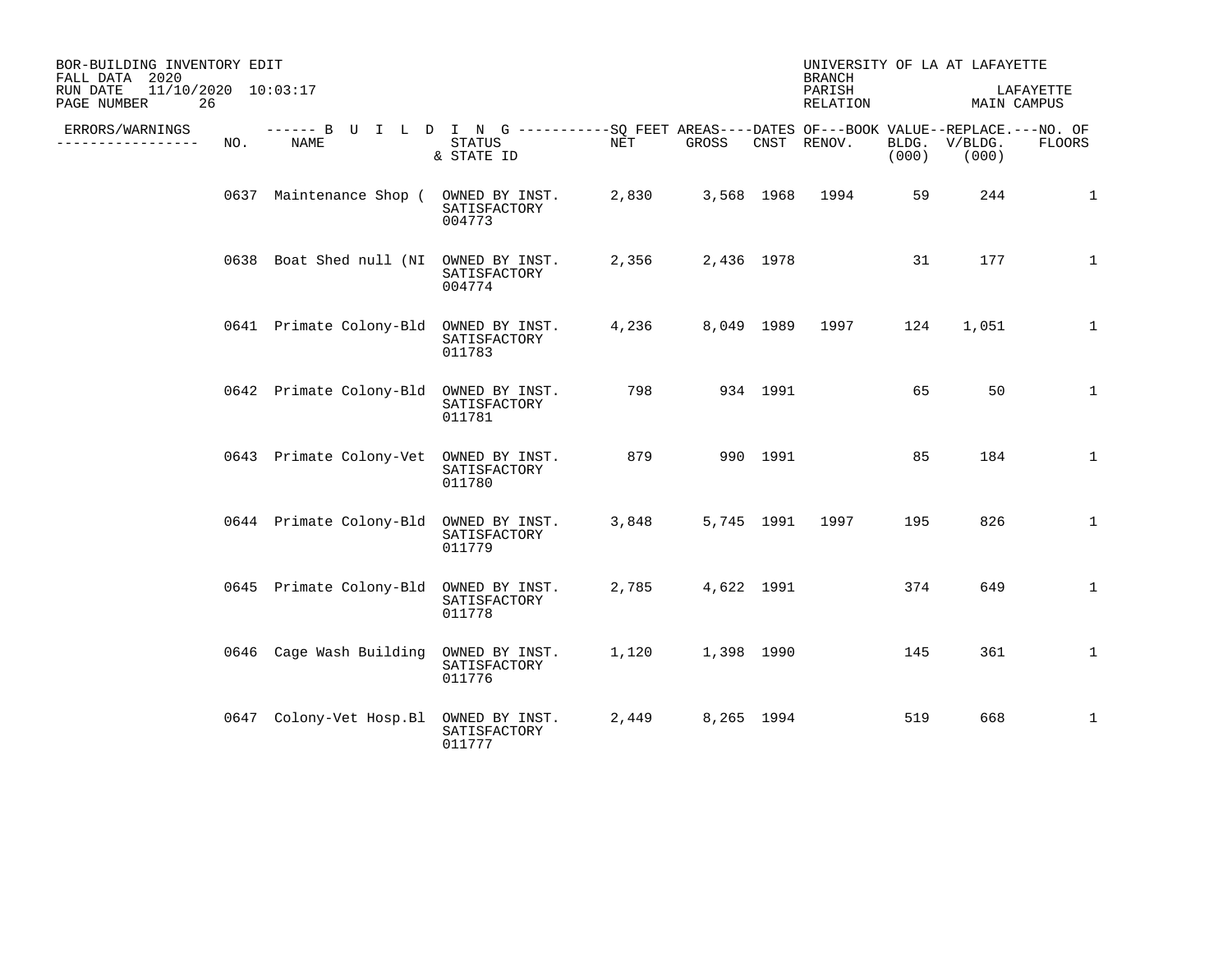| BOR-BUILDING INVENTORY EDIT<br>FALL DATA 2020        |     |                                        |                                                                                                                    |       |            |            |                    |                | UNIVERSITY OF LA AT LAFAYETTE |                |
|------------------------------------------------------|-----|----------------------------------------|--------------------------------------------------------------------------------------------------------------------|-------|------------|------------|--------------------|----------------|-------------------------------|----------------|
| 11/10/2020 10:03:17<br>RUN DATE<br>27<br>PAGE NUMBER |     |                                        |                                                                                                                    |       |            |            | PARISH<br>RELATION |                | LAFAYETTE<br>MAIN CAMPUS      |                |
| ERRORS/WARNINGS<br>---------------                   | NO. | NAME                                   | ------ B U I L D I N G ----------SO FEET AREAS----DATES OF---BOOK VALUE--REPLACE.---NO. OF<br>STATUS<br>& STATE ID | NET   | GROSS      |            | CNST RENOV.        | BLDG.<br>(000) | V/BLDG.<br>(000)              | FLOORS         |
|                                                      |     | 0648 Primate Colony-Bld OWNED BY INST. | SATISFACTORY<br>011784                                                                                             | 2,089 | 2,285 1993 |            | 2000               | 279            | 408                           | $\mathbf{1}$   |
|                                                      |     | 0649 Primate Colony-Bld                | OWNED BY INST.<br>SATISFACTORY<br>011782                                                                           | 1,441 | 1,472 1993 |            |                    | 244            | 246                           | $\mathbf{1}$   |
|                                                      |     | 065A Cajun Village A                   | OWNED BY INST.<br>SATISFACTORY<br>004916                                                                           | 6,520 | 7,358 1981 |            |                    | 224            | 475                           | 2              |
|                                                      |     | 065B Cajun Village B                   | OWNED BY INST.<br>SATISFACTORY<br>004917                                                                           | 6,520 | 7,358 1981 |            |                    | 224            | 481                           | 2              |
|                                                      |     | 065C Cajun Village C                   | OWNED BY INST.<br>SATISFACTORY<br>004918                                                                           | 6,520 | 7,358 1981 |            |                    | 224            | 481                           | 2              |
|                                                      |     | 065D Cajun Village D                   | OWNED BY INST.<br>SATISFACTORY<br>004919                                                                           | 6,520 | 7,358 1981 |            |                    | 224            | 481                           | $\overline{c}$ |
|                                                      |     | 065E Cajun Village E                   | OWNED BY INST.<br>SATISFACTORY<br>004920                                                                           | 6,520 |            | 7,358 1981 |                    | 224            | 481                           | 2              |
|                                                      |     | 065F Cajun Village F                   | OWNED BY INST.<br>SATISFACTORY<br>004921                                                                           | 3,260 |            | 3,606 1981 |                    | 112            | 249                           | $\mathbf{1}$   |
|                                                      |     | 065G Cajun Village G                   | OWNED BY INST.<br>SATISFACTORY<br>004922                                                                           | 6,520 |            | 7,358 1981 |                    | 224            | 481                           | $\overline{2}$ |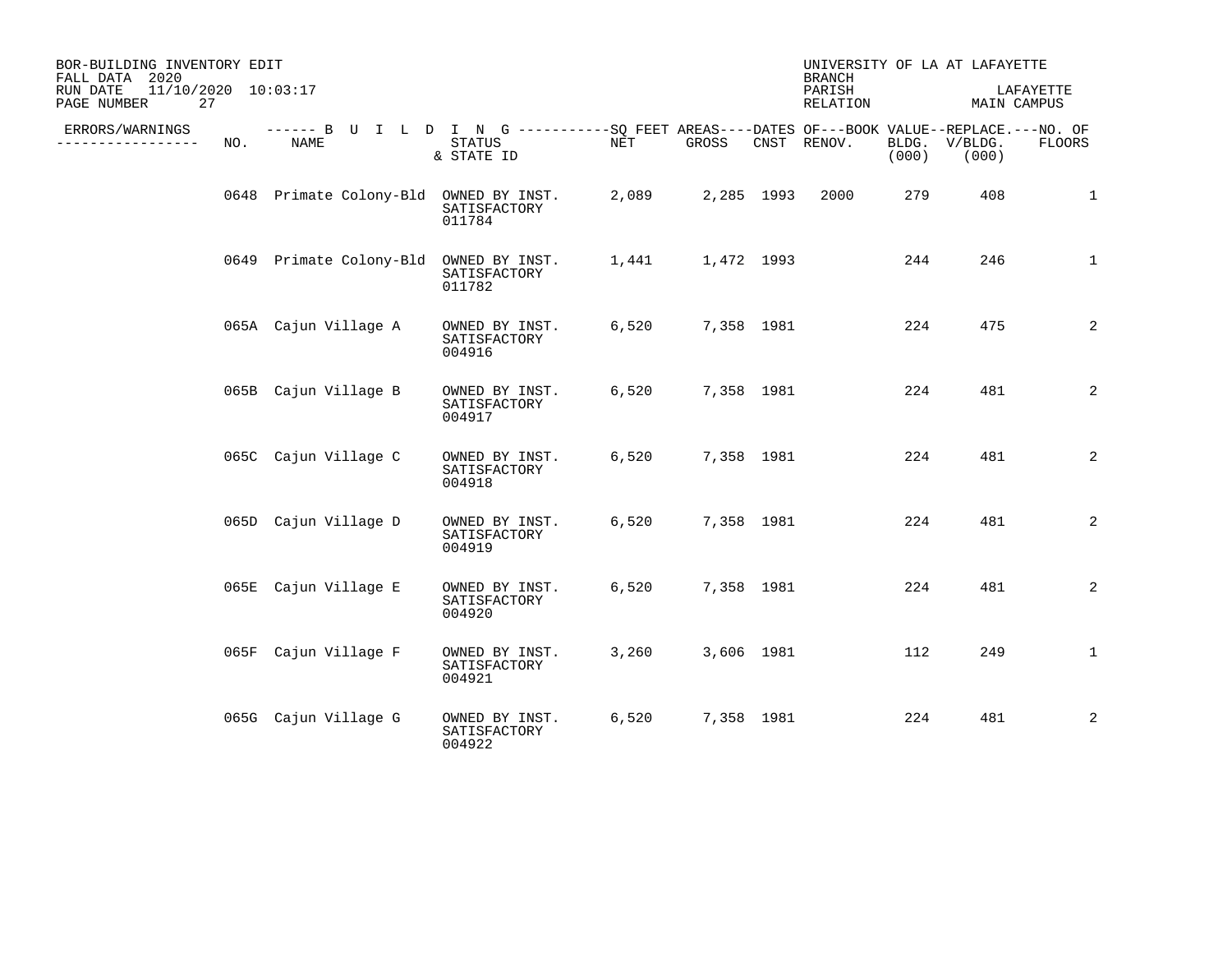| BOR-BUILDING INVENTORY EDIT<br>FALL DATA 2020        |     |                         |                                                                                                                    |        |            | <b>BRANCH</b>      |       | UNIVERSITY OF LA AT LAFAYETTE |              |
|------------------------------------------------------|-----|-------------------------|--------------------------------------------------------------------------------------------------------------------|--------|------------|--------------------|-------|-------------------------------|--------------|
| 11/10/2020 10:03:17<br>RUN DATE<br>PAGE NUMBER<br>28 |     |                         |                                                                                                                    |        |            | PARISH<br>RELATION |       | MAIN CAMPUS                   | LAFAYETTE    |
| ERRORS/WARNINGS<br>. <u>.</u> .                      | NO. | NAME                    | ------ B U I L D I N G ----------SO FEET AREAS----DATES OF---BOOK VALUE--REPLACE.---NO. OF<br>STATUS<br>& STATE ID | NET    | GROSS      | CNST RENOV.        | (000) | BLDG. V/BLDG.<br>(000)        | FLOORS       |
|                                                      |     | 065H Cajun Village H    | OWNED BY INST.<br>SATISFACTORY<br>004923                                                                           | 6,520  | 7,358 1981 |                    | 224   | 481                           | 2            |
|                                                      |     | 065I Cajun Village I    | OWNED BY INST.<br>SATISFACTORY<br>004924                                                                           | 6,520  | 7,358 1981 |                    | 224   | 481                           | 2            |
|                                                      |     | 065J Cajun Village J    | OWNED BY INST.<br>SATISFACTORY<br>004925                                                                           | 6,520  |            | 7,358 1981 1995    | 224   | 481                           | 2            |
|                                                      |     | 065K Cajun Village K    | OWNED BY INST.<br>SATISFACTORY<br>004926                                                                           | 6,520  |            | 7,358 1981 1995    | 224   | 481                           | 2            |
|                                                      |     | 065L Cajun Village L    | OWNED BY INST.<br>SATISFACTORY<br>004927                                                                           | 6,520  |            | 7,358 1981 1995    | 224   | 481                           | 2            |
|                                                      |     | 065M Cajun Village M    | OWNED BY INST.<br>SATISFACTORY<br>004928                                                                           | 6,520  |            | 7,358 1981 1995    | 224   | 563                           | 2            |
|                                                      |     | 0650 Break Room         | OWNED BY INST.<br>SATISFACTORY<br>011884                                                                           | 602    | 615 1993   |                    | 14    | 80                            | $\mathbf{1}$ |
|                                                      |     | 0651 NIRC Life Sc.Bldg. | OWNED BY INST.<br>SATISFACTORY<br>012282                                                                           | 20,623 |            | 33,417 1995 1996   | 4,027 | 5,579                         | $\mathbf{1}$ |
|                                                      |     | 0652 NIRC Life Science  | OWNED BY INST.<br>SATISFACTORY<br>012283                                                                           | 1,567  | 4,112 1995 |                    | 328   | $\mathbf{1}$                  | 1            |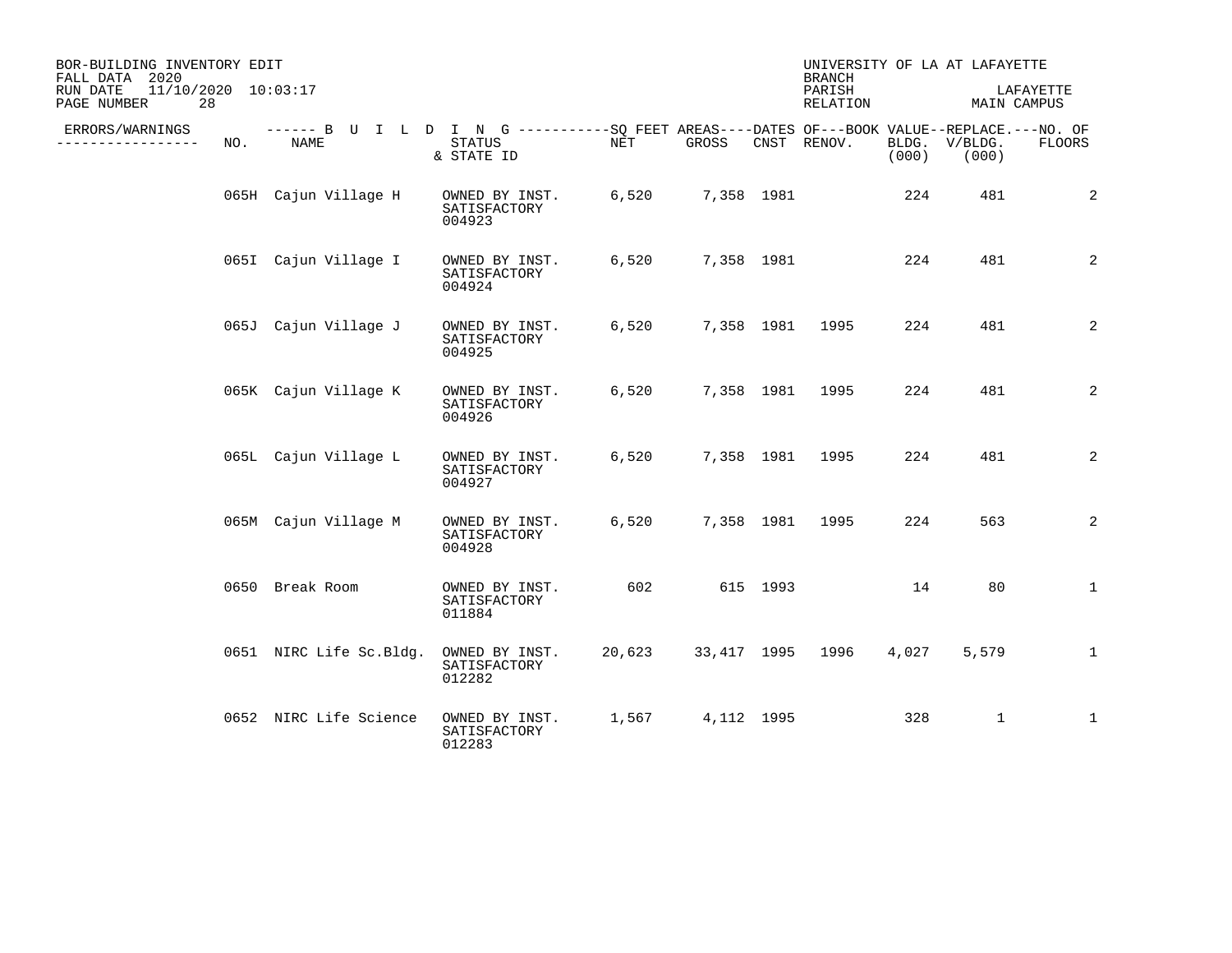| BOR-BUILDING INVENTORY EDIT<br>FALL DATA 2020        |     |                                                                                                           |                                          |                      |                    |          |                    | UNIVERSITY OF LA AT LAFAYETTE<br><b>BRANCH</b> |                          |                |  |  |
|------------------------------------------------------|-----|-----------------------------------------------------------------------------------------------------------|------------------------------------------|----------------------|--------------------|----------|--------------------|------------------------------------------------|--------------------------|----------------|--|--|
| 11/10/2020 10:03:17<br>RUN DATE<br>29<br>PAGE NUMBER |     |                                                                                                           |                                          |                      |                    |          | PARISH<br>RELATION |                                                | LAFAYETTE<br>MAIN CAMPUS |                |  |  |
| ERRORS/WARNINGS<br>.                                 | NO. | ------ B U I L D I N G ----------SO FEET AREAS----DATES OF---BOOK VALUE--REPLACE.---NO. OF<br><b>NAME</b> | STATUS<br>& STATE ID                     | NET                  | GROSS              |          | CNST RENOV.        | (000)                                          | BLDG. V/BLDG.<br>(000)   | <b>FLOORS</b>  |  |  |
|                                                      |     | 0655 NIRC Lab Building                                                                                    | OWNED BY INST.<br>SATISFACTORY<br>027438 |                      |                    |          | 5,851 7,245 2018   | 1,000                                          | 1,000                    | 1              |  |  |
|                                                      |     | 0700 Biology Lab & Resr OWNED BY INST.                                                                    | SATISFACTORY<br>011891                   | 14,018  15,579  1994 |                    |          |                    | 618                                            | 1,847                    | $\mathbf{1}$   |  |  |
|                                                      |     | 0701 Equipment Shed (Re OWNED BY INST.                                                                    | SATISFACTORY<br>011892                   |                      | 2,950 3,021 1994   |          |                    | 20                                             | 182                      | $\mathbf{1}$   |  |  |
|                                                      |     | 0702 Water Pump Shed (R OWNED BY INST.                                                                    | SATISFACTORY<br>011893                   | 90                   |                    | 95 1994  |                    | 15                                             | 39                       | $\mathbf{1}$   |  |  |
|                                                      |     | 0703 Greenhouses (Res.                                                                                    | OWNED BY INST.<br>SATISFACTORY<br>011894 |                      | 83,160 85,680 1994 |          |                    | 50                                             | 1,696                    | $\mathbf{1}$   |  |  |
|                                                      |     | 0704 Security Residence                                                                                   | OWNED BY INST.<br>SATISFACTORY<br>012116 | 784 898 1995         |                    |          |                    | 13                                             | 15                       | $\mathbf{1}$   |  |  |
|                                                      |     | 0920 Abdalla Hall                                                                                         | OWNED BY INST.<br>SATISFACTORY<br>013083 | 41,558               | 56,332 2000        |          | 2016               | 5,339                                          | 8,937                    | $\overline{2}$ |  |  |
|                                                      |     | 094A Track Concessions                                                                                    | OWNED BY INST.<br>SATISFACTORY<br>005058 | 8,598                |                    |          | 13,440 2016        | 1,836                                          | 1,836                    | 2              |  |  |
|                                                      |     | 094B Track Stadium                                                                                        | OWNED BY INST.<br>SATISFACTORY<br>005059 | 120                  |                    | 140 1980 |                    | 197                                            | 867                      | $\mathbf{1}$   |  |  |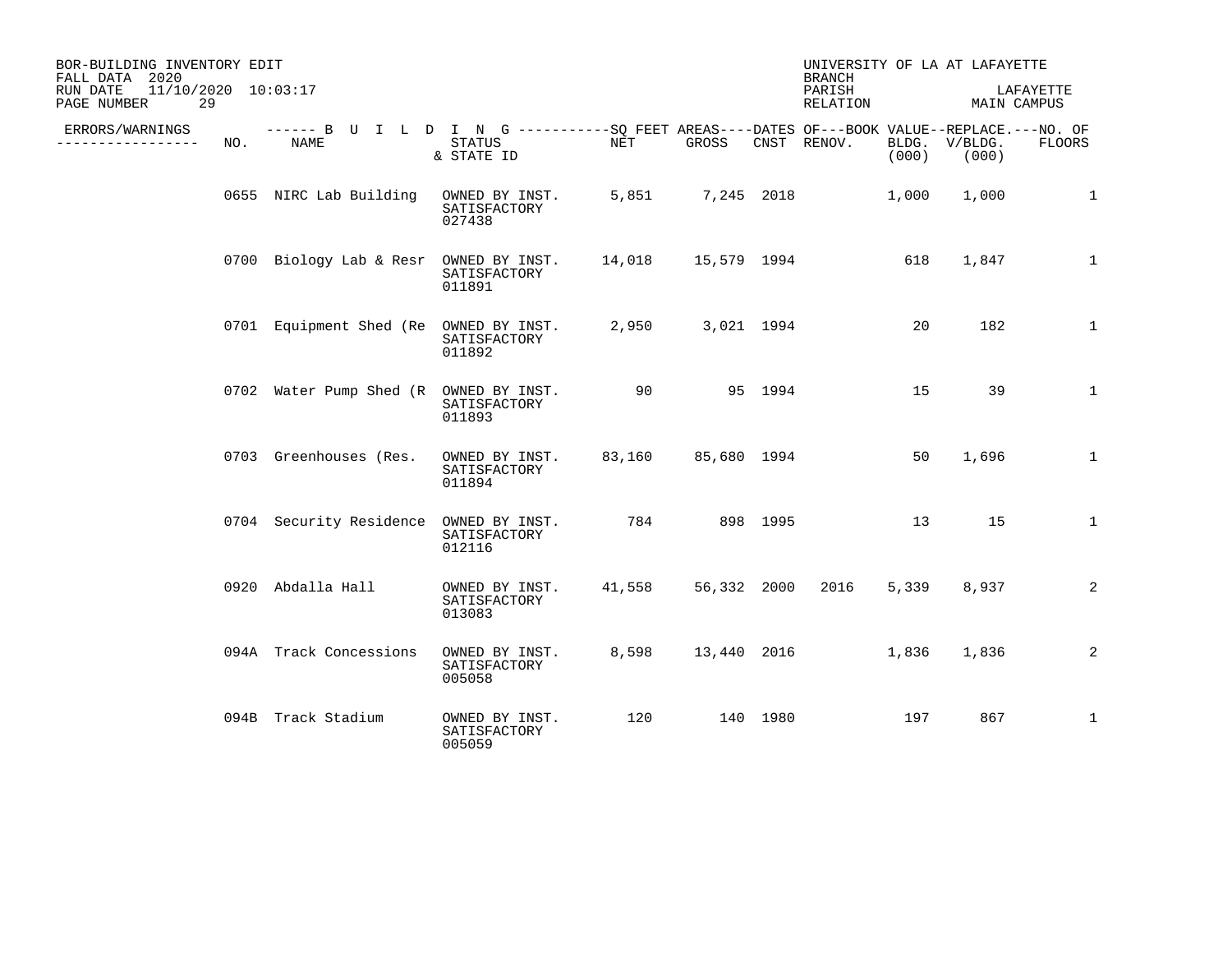| BOR-BUILDING INVENTORY EDIT<br>FALL DATA 2020<br>11/10/2020 10:03:17 |     |                                                                                                    |                                          |                  |              |  | UNIVERSITY OF LA AT LAFAYETTE<br><b>BRANCH</b> |       |                        |                |
|----------------------------------------------------------------------|-----|----------------------------------------------------------------------------------------------------|------------------------------------------|------------------|--------------|--|------------------------------------------------|-------|------------------------|----------------|
| RUN DATE<br>PAGE NUMBER<br>30                                        |     |                                                                                                    |                                          |                  |              |  | PARISH<br>RELATION                             |       | MAIN CAMPUS            | LAFAYETTE      |
| ERRORS/WARNINGS<br>--------------                                    | NO. | ------ B U I L D I N G ----------SO FEET AREAS----DATES OF---BOOK VALUE--REPLACE.---NO. OF<br>NAME | STATUS<br>& STATE ID                     | NET              | GROSS        |  | CNST RENOV.                                    | (000) | BLDG. V/BLDG.<br>(000) | FLOORS         |
|                                                                      |     | 094C Track Dressing Roo OWNED BY INST. 1,390                                                       | SATISFACTORY<br>005044                   |                  |              |  | 2,880 1980 1993                                | 138   | 332                    | 1              |
|                                                                      |     | 095A Baseball Dressing                                                                             | OWNED BY INST.<br>SATISFACTORY<br>011908 | 2,525            | 3,192 1990   |  |                                                | 73    | 306                    | 1              |
|                                                                      |     | 096A Culotta Tennis Bui OWNED BY INST.                                                             | SATISFACTORY<br>013615                   | 1,296 2,028 2000 |              |  |                                                | 210   | 294                    | 2              |
|                                                                      |     | 097A Bourgeois Hall Bus OWNED BY INST.                                                             | SATISFACTORY<br>011897                   |                  |              |  | 1,563 1,600 1986                               | 40    | 43                     | 1              |
|                                                                      |     | 1HCV Bldg1 - Heritage A OWNED BY INST.                                                             | SATISFACTORY<br>027591                   |                  |              |  | 53,444 69,683 2019 34,088 30,679               |       |                        | $\overline{3}$ |
|                                                                      |     | 2HCV Bldg2 - Heritage A OWNED BY INST.                                                             | SATISFACTORY<br>027592                   | 46,073           |              |  | 67,049 2019 33,589 30,230                      |       |                        | 3              |
|                                                                      |     | 2312 Childhood Developm OWNED BY INST.                                                             | SATISFACTORY<br>021072                   |                  |              |  | 27,878 42,809 2011                             | 7,243 | 6,712                  | 2              |
|                                                                      |     | 3HCV Bldg3 - Heritage A OWNED BY INST.                                                             | SATISFACTORY<br>027593                   | 44,383           |              |  | 60,219 2019 32,295 29,066                      |       |                        | 3              |
|                                                                      |     | 319A Tractor Sched Offi                                                                            | OWNED BY INST.<br>SATISFACTORY<br>016458 |                  | 889 930 1982 |  |                                                | 15    | 39                     | $\mathbf{1}$   |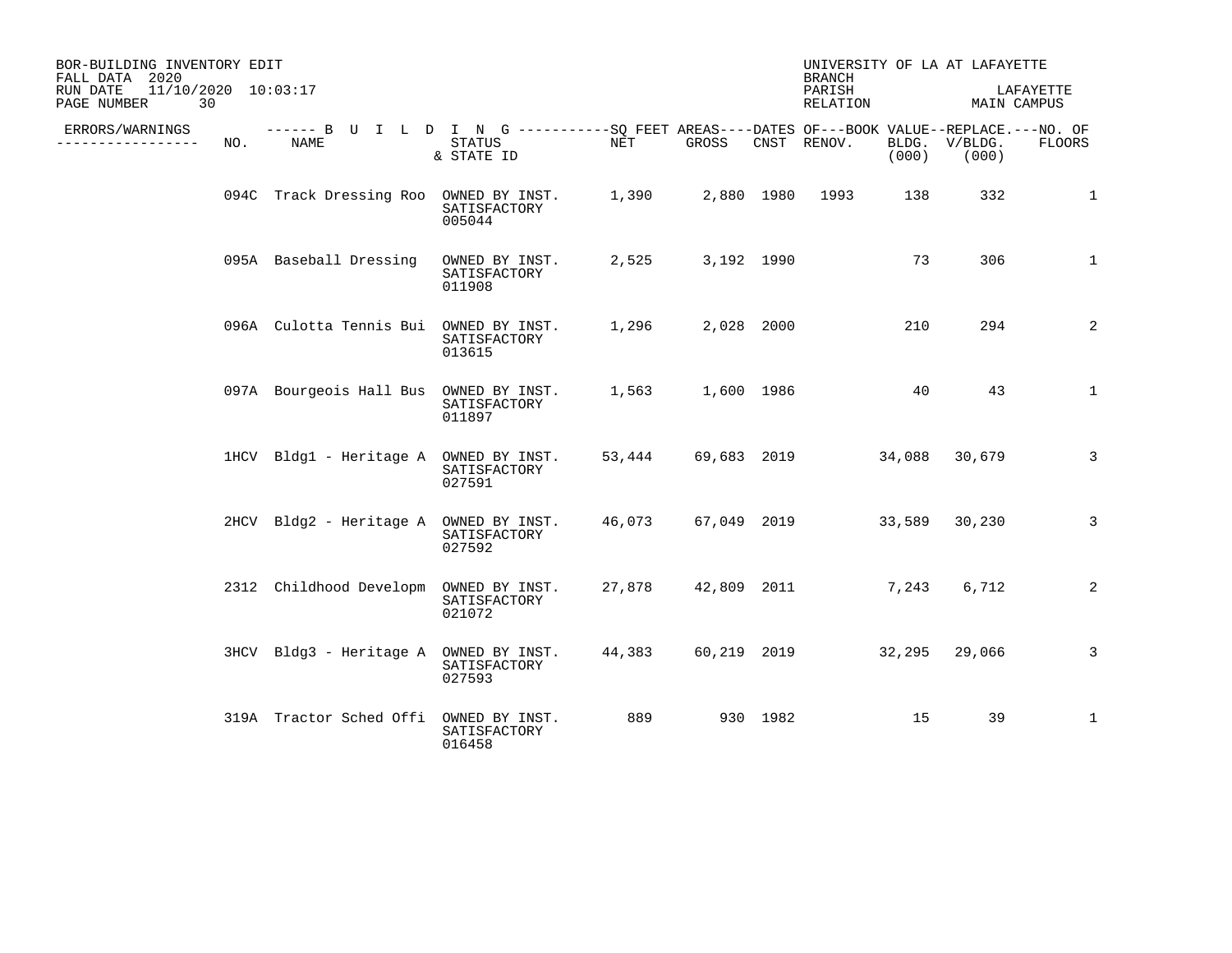| BOR-BUILDING INVENTORY EDIT<br>FALL DATA 2020        |     | UNIVERSITY OF LA AT LAFAYETTE<br><b>BRANCH</b>                                                     |                                          |        |                  |            |                                  |                        |                          |
|------------------------------------------------------|-----|----------------------------------------------------------------------------------------------------|------------------------------------------|--------|------------------|------------|----------------------------------|------------------------|--------------------------|
| 11/10/2020 10:03:17<br>RUN DATE<br>31<br>PAGE NUMBER |     |                                                                                                    |                                          |        |                  |            | PARISH<br>RELATION               |                        | LAFAYETTE<br>MAIN CAMPUS |
| ERRORS/WARNINGS<br>. <u>.</u> .                      | NO. | ------ B U I L D I N G ----------SQ FEET AREAS----DATES OF---BOOK VALUE--REPLACE.---NO. OF<br>NAME | STATUS<br>& STATE ID                     | NET    | GROSS            |            | CNST RENOV.<br>(000)             | BLDG. V/BLDG.<br>(000) | FLOORS                   |
|                                                      |     | 4HCV Bldg4 - Heritage A OWNED BY INST.                                                             | SATISFACTORY<br>027594                   |        |                  |            | 44,449 60,219 2019 32,295 29,066 |                        | 3                        |
|                                                      |     | 406A Cattle Shelter (Co OWNED BY INST.                                                             | SATISFACTORY<br>005049                   | 8,120  |                  | 8,241 1965 |                                  | 9<br>258               | $\mathbf{1}$             |
|                                                      |     | 5HCV Bldg5 - Heritage A OWNED BY INST.                                                             | SATISFACTORY<br>027595                   |        |                  |            | 29,124 37,912 2019 28,069 25,262 |                        | $\overline{3}$           |
|                                                      |     | 5011 Moore Stadium                                                                                 | OWNED BY INST.<br>SATISFACTORY<br>011909 | 14,162 |                  |            | 32,429 1980 2017                 | 566 21,606             | $\overline{4}$           |
|                                                      |     | 54B0 54B-NIRC                                                                                      | OWNED BY INST.<br>SATISFACTORY<br>000000 |        | 1,137 1,254 2020 |            | 731                              | 731                    | $\mathbf{1}$             |
|                                                      |     | 999A MSTC Bulkhead                                                                                 | LEASED<br>SATISFACTORY<br>009728         | 97     |                  | 100 1990   | 482                              | 890                    | $\mathbf{1}$             |
|                                                      |     | 999B MSTC Platform                                                                                 | LEASED<br>SATISFACTORY<br>009729         | 2,404  |                  | 2,511 1990 | 11                               | 25                     | $\mathbf{1}$             |
|                                                      |     | 999C MSTC Floating Dock LEASED                                                                     | SATISFACTORY<br>009730                   | 479    |                  | 492 1990   | 11                               | 31                     | $\mathbf{1}$             |
|                                                      |     | 999D MSTC Maint. Bldg                                                                              | OWNED BY INST.<br>SATISFACTORY<br>016338 |        | 1,157 1,200 1990 |            | 15                               | 37                     | $\mathbf{1}$             |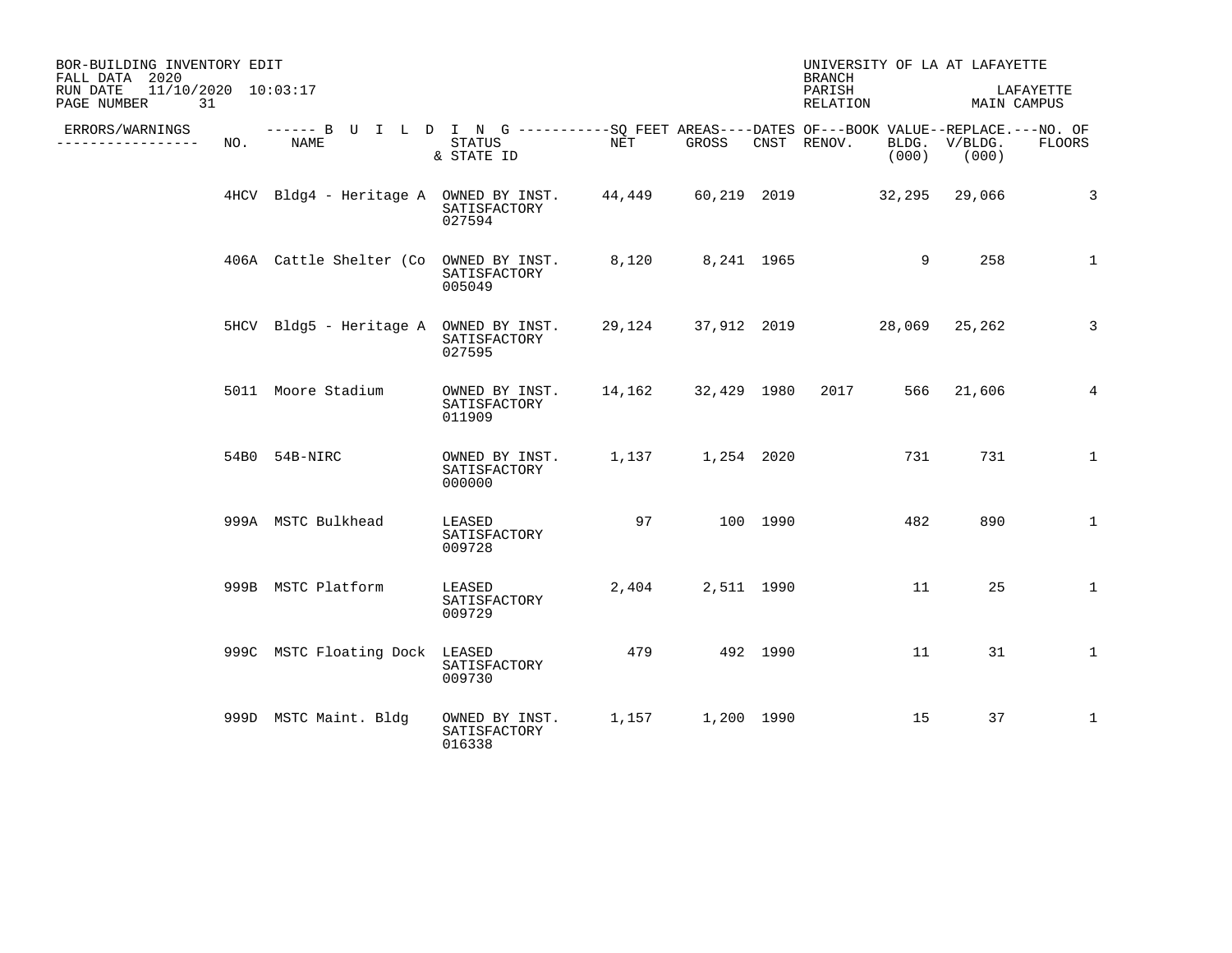| BOR-BUILDING INVENTORY EDIT<br>FALL DATA 2020<br>11/10/2020 10:03:17<br>RUN DATE<br>32<br>PAGE NUMBER |     |                                |                                                                                                                     |       |            |          | UNIVERSITY OF LA AT LAFAYETTE<br><b>BRANCH</b><br>PARISH<br>RELATION |       |                        | LAFAYETTE<br>MAIN CAMPUS |
|-------------------------------------------------------------------------------------------------------|-----|--------------------------------|---------------------------------------------------------------------------------------------------------------------|-------|------------|----------|----------------------------------------------------------------------|-------|------------------------|--------------------------|
| ERRORS/WARNINGS<br>--------------                                                                     | NO. | <b>NAME</b>                    | ------ B U I L D I N G -----------SQ FEET AREAS----DATES OF---BOOK VALUE--REPLACE.---NO. OF<br>STATUS<br>& STATE ID | NET   | GROSS      |          | CNST RENOV.                                                          | (000) | BLDG. V/BLDG.<br>(000) | FLOORS                   |
|                                                                                                       |     | 999E MSTC Instructor Tr        | OWNED BY INST.<br>SATISFACTORY<br>011766                                                                            | 603   |            | 980 1990 |                                                                      | 32    | 63                     | $\mathbf{1}$             |
|                                                                                                       |     | 999F MSTC Swimming Pool        | LEASED<br>SATISFACTORY<br>016339                                                                                    | 3,640 | 3,888 1999 |          |                                                                      | 142   | 620                    | $\mathbf{1}$             |
|                                                                                                       |     | 999G MSTC Shower Traile LEASED | SATISFACTORY<br>016339                                                                                              | 760   |            | 980 1990 |                                                                      | 60    | $\mathbf{1}$           | $\mathbf{1}$             |
|                                                                                                       |     | 999H MSTC Large Pool Bu LEASED | SATISFACTORY<br>016340                                                                                              | 9,134 | 9,816 2005 |          |                                                                      | 1,300 | 593                    | 1                        |
|                                                                                                       |     | 999I MSTC Administrativ LEASED | SATISFACTORY<br>016338                                                                                              | 823   |            | 922 1990 |                                                                      | 80    | $\mathbf{1}$           | $\mathbf{1}$             |
|                                                                                                       |     | 999J MSTC Classrooms 1         | LEASED<br>SATISFACTORY<br>016338                                                                                    | 1,400 | 1,500 2012 |          |                                                                      | 600   | $\mathbf{1}$           | $\mathbf{1}$             |
|                                                                                                       |     | 999K MSTC Classrooms 3         | LEASED<br>SATISFACTORY<br>016338                                                                                    | 1,263 | 1,363 1990 |          |                                                                      | 80    | $\mathbf{1}$           | 1                        |